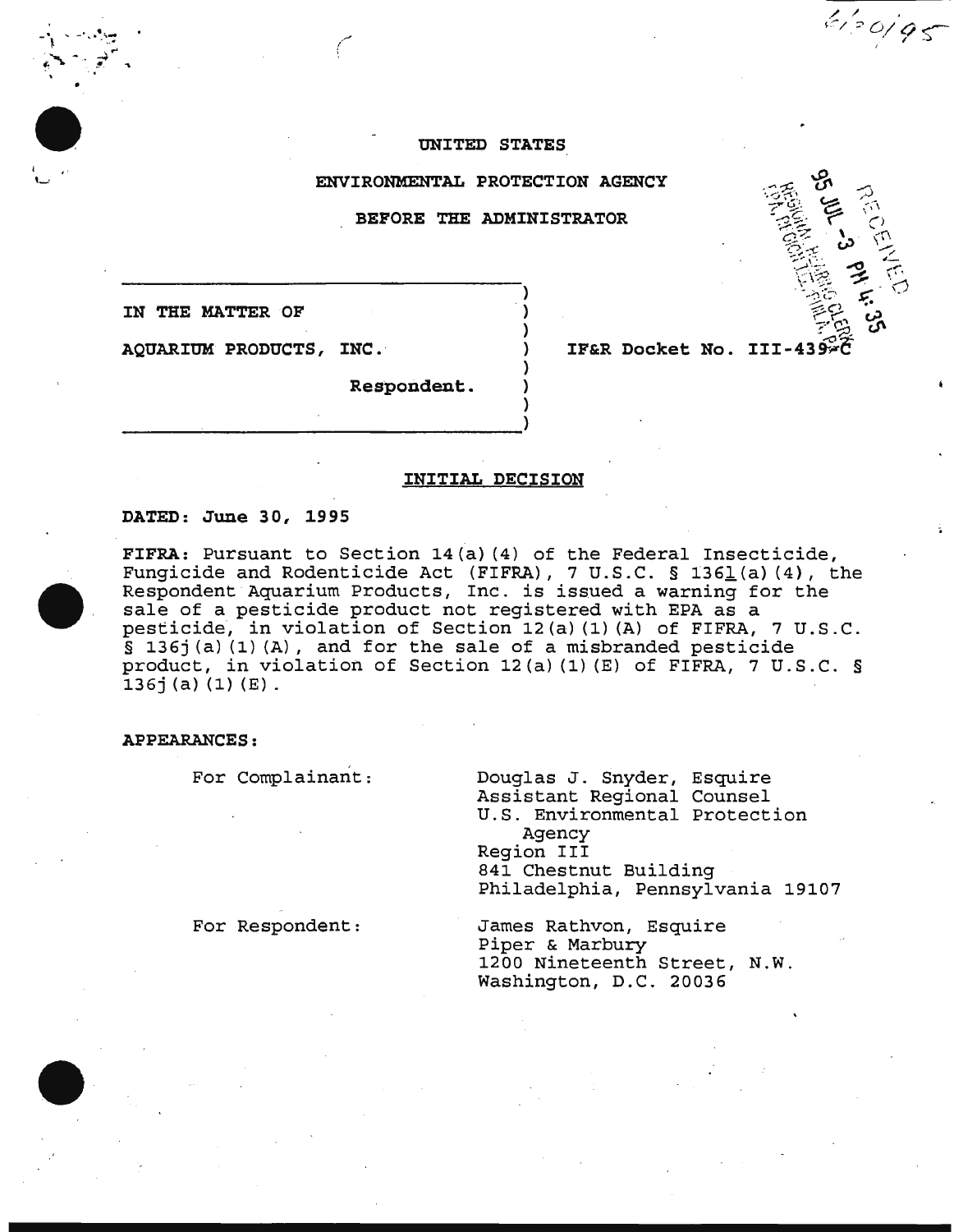# I. PROCEDURAL HISTORY

This proceeding involves a Complaint filed by- the Environmental Protection Agency {EPA or Agency) Region III {Complainant} seeking, under Section 14{a} {4} of the Federal Insecticide, Fungicide and Rodenticide Act'{FIFRA or the Act), 7 U.S.C. § 1361(a)  $(4)$ ,<sup>1</sup> the assessment of \$21,000 in civil penalties against the Respondent Aquarium Products, Inc. {Respondent or Aquarium) for six alleged violations of Sections 12 (a)  $(1)$   $(A)$  and  $12$   $(a)$   $(1)$   $(E)$  of FIFRA.

Count I and II of the Complaint concerns two sales of Respondent's product, the Meridian Automatic Aquarium Oxygenator. {the oxygenator) , one to a customer in California and the other to a customer in Colorado. Complainant contends that each transaction constitutes the sale of ,a non-registered pesticide in violation of Section 12(a)  $(1)$   $(A)$  of FIFRA. Count III of the Complaint alleges that. the Respondent sold another of its products, Activated Oxygen {the activator}, to the same California customer identified in Count I. Complainant asserts that this also constitutes the sale of a non-registered pesticide in violation of Section 12{a) {1) {A) of FIFRA.

Counts IV and v of the Complaint set forth alleged misbranding violations in connection with the California and Colorado sales of the oxygenator described in Counts I and II. Specifically, Counts IV and V allege violations of Section 12



*•.• l..* 

 $\mathbf{r}$ .  $\mathbf{r}$ 

 $\epsilon$  (and the contract of  $\epsilon$ )

.-

<sup>1</sup> Hereinafter, the United Stated Code citation of the FIFRA section involved will not be included, unless it is necessary for the purpose of clarity.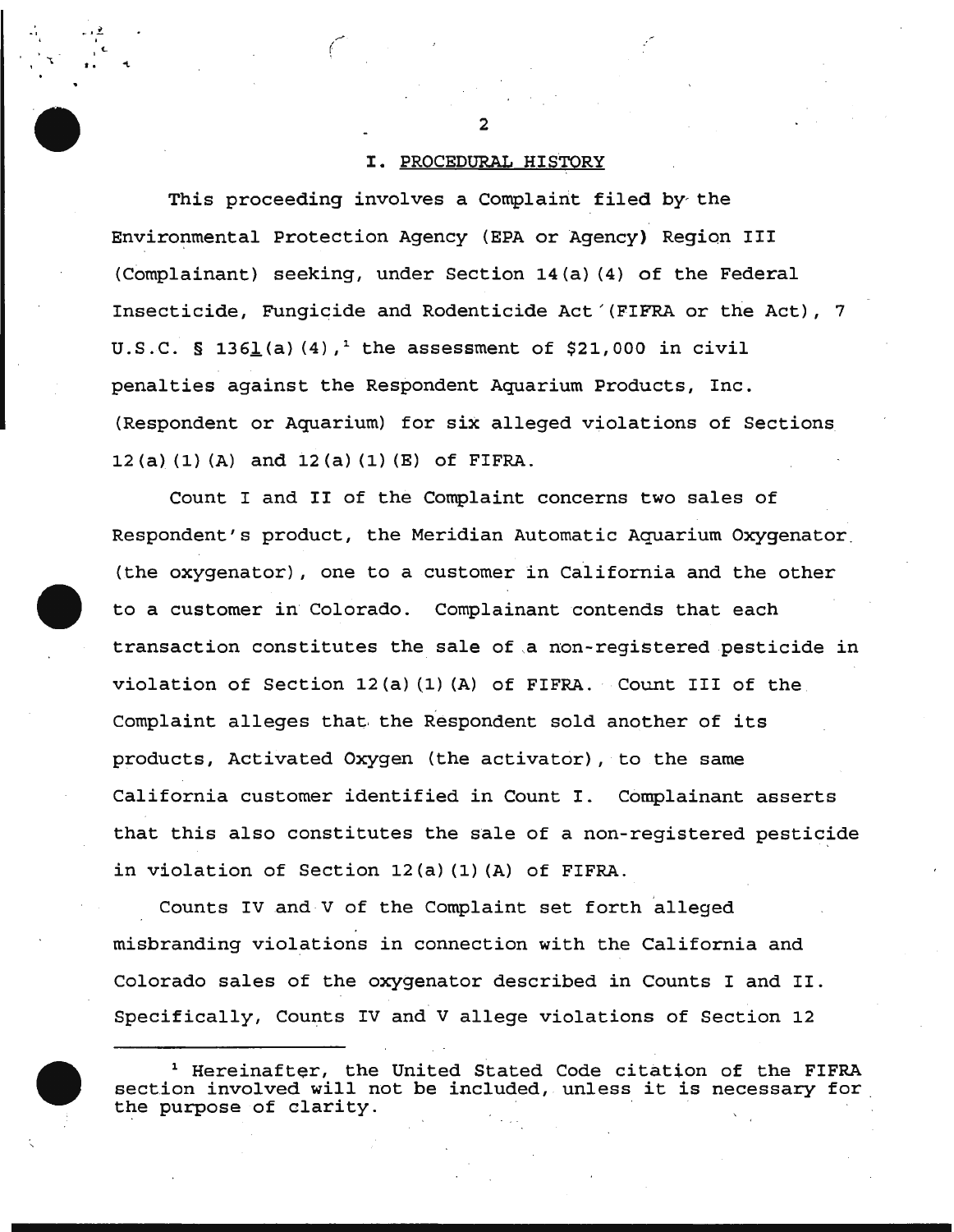(a) (1) (E) of FIFRA. Count VI also charges that the Respondent committed a misbranding offense in violation Section 12(a) (1) (E) of FIFRA because of the California sale of the activator described in Count III of the Complaint.

'·

1

 $\mathcal{F}_{\mathbf{a}}$  ( ... ) and (

In all, the Complaint involves two sales of the oxygenator and one sale of the activator (to the same customer cited in one of the oxygenator sales), and alleged misbranding in connection with all three sales. The Complainant proposed an assessment of \$3,500 for each of the six Counts, seeking a total civil penalty of \$21,000.

Aquarium duly filed its Answer to the Complaint, and both denied liability.for the alleged violations and contested the amount of the civil penalty being proposed.

Moreover, Complainant filed a Motion for Accelerated Decision on March 18, 1992, so close to the scheduled evidentiary hearing date of March 31, 1992, that the Respondent's time to answer under Sections 22.16(b) and 22.07(c) of the EPA Rules of Practice (Rules), 40 C.F.R. §§ 22.16(b) and 22.07(c), did not expire until after the hearing commenced. As a result, as a preliminary matter at hearing, the Respondent was given until the post hearing briefing time to answer this motion (Tr. 5). The Respondent in its briefs did not specifically address this motion but it was clear from the evidence presented at hearing that there were contested issues of material fact both as to liability and penalty. Therefore, not only must the motion be denied under Section 22.20(a) of the Rules because of the contested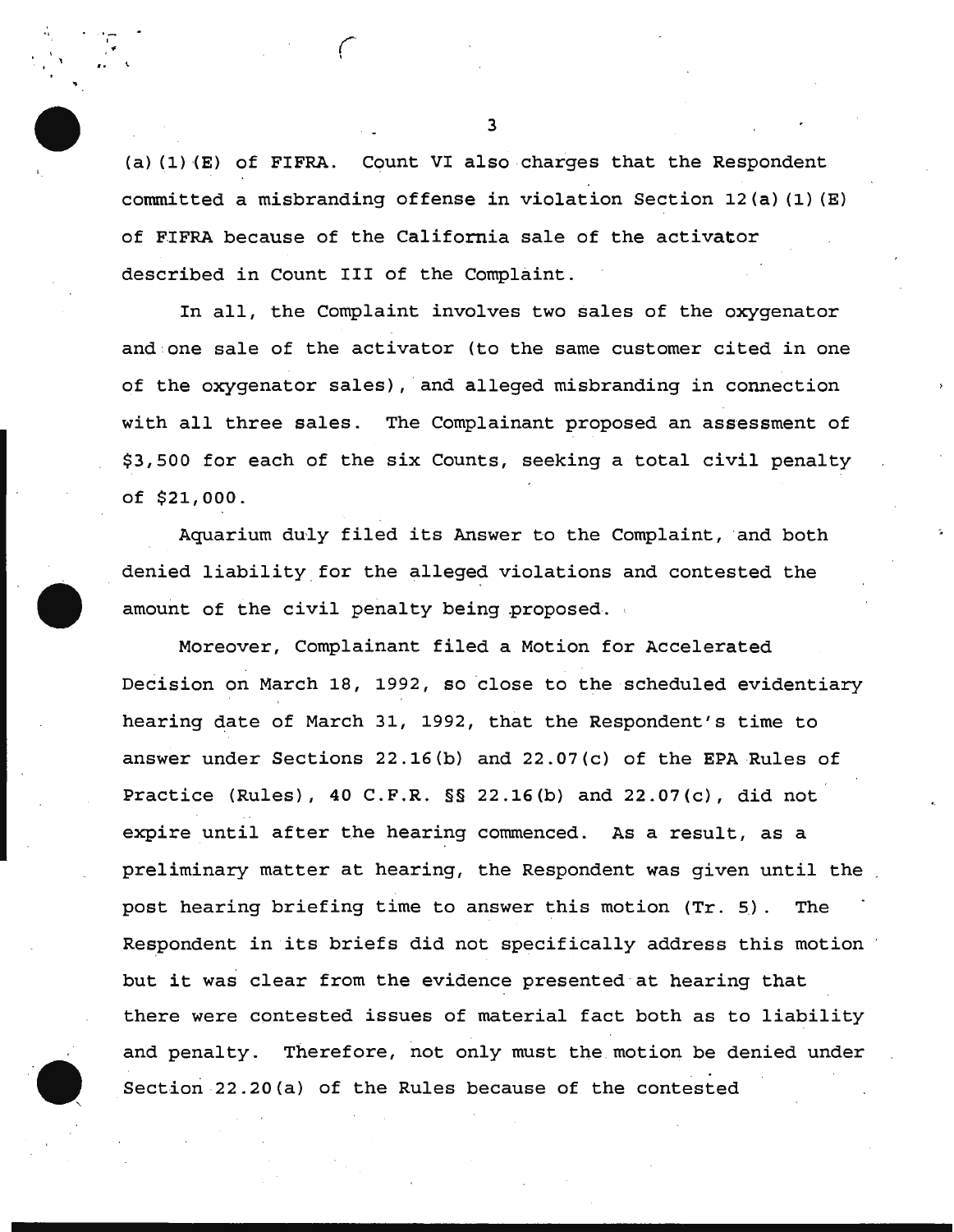interpretation of factual issues, but the resolution of the liability and penalty matters in this initial decision have rendered the Motion for Accelerated Decision moot. Accordingly, this motion is hereby denied.

An evidentiary hearing was held in this case on March 31, 1992 through April 1, 1992, in Washington, D.C. The Complainant presented four witnesses and introduced fourteen exhibits into evidence, designated as Complainant's Exhibits 1 through\_ 14. The Respondent presented two witnesses and introduced eight exhibits into evidence, designated as Respondent's Exhibits 1 through 8. Respondent also requested that certain of the boxes containing the Aquarium Products materials at issue be introduced into evidence. This was taken under advisement but was questioned as being necessary for the record (Tr. 294). On reflection, the request for the introduction of the Respondent's packaging boxes into evidence is hereby rejected as unnecessary for decisional purposes. The transcript of the hearing is contained in two volumes totalling 386 pages. Further, the parties submitted initial posthearing briefs May 1992 and reply briefs in June  $1992.<sup>2</sup>$ 

· At the end of the hearing, Complainant also made a motion to amend Count I of the Complaint to conform to evidence presented

4

, · t - '

 $\mathbf{r}$ 

<sup>&</sup>lt;sup>2</sup> The exhibits will be cited as "Comp. Ex." with the number for Complainant's exhibits (e.g., Comp. Ex. 2); "Resp. Ex." with the number for Respondent's exhibits (e.g., Resp. Ex. 1); the transcript will be cited as "Tr." with the page number (e.g., Tr. 403); and the briefs will be cited by abbreviated party designations and page number (e.g., Comp. Init. Br., p. 10).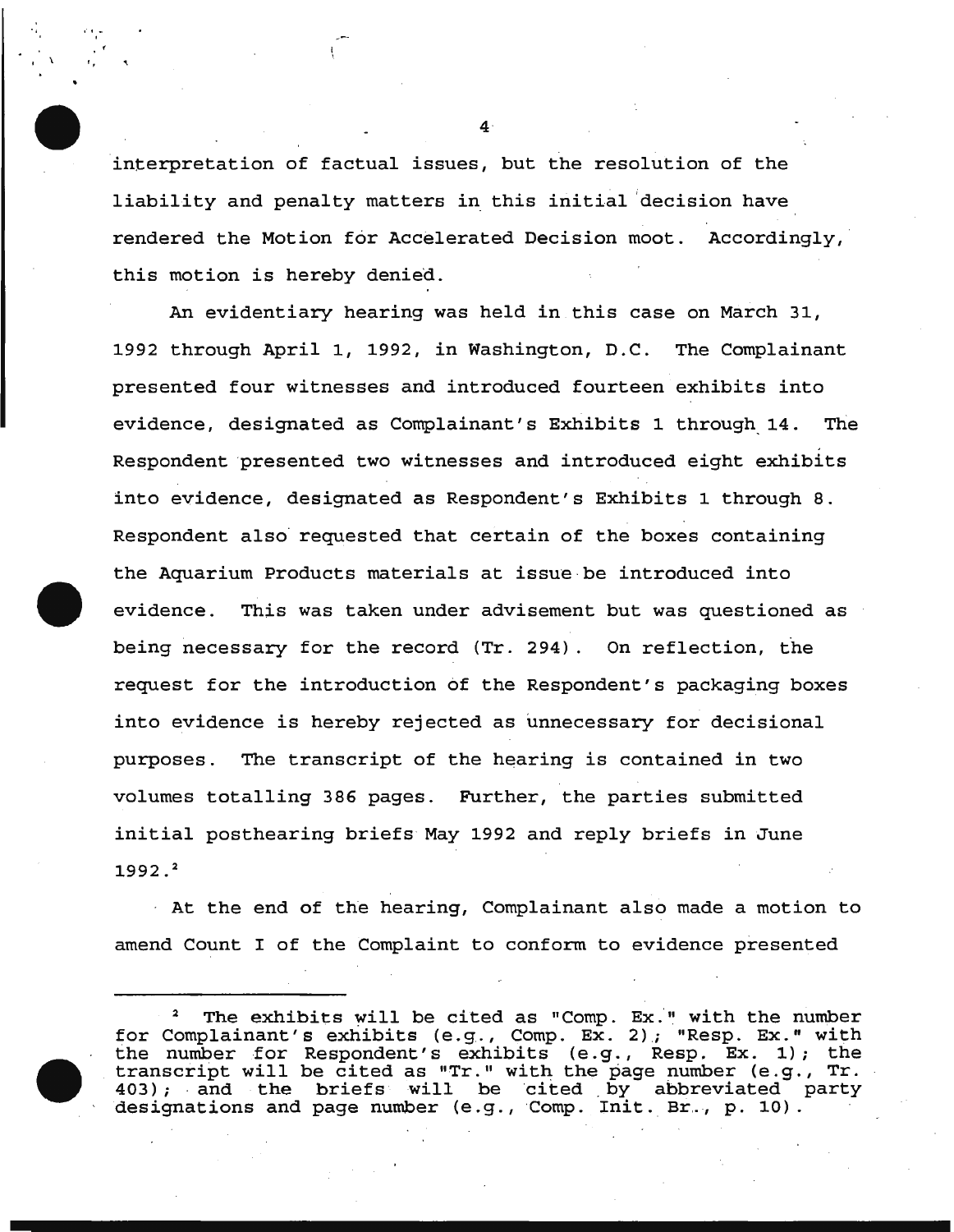at hearing, and this request was deferred to be covered in the post hearing briefing (Tr. 3a2-83). Complainant did submit, with its initial post hearing brief, a specific motion to amend Count I to conform to the evidence. Complainant states that the pesticidal claims involved were erroneously omitted from the original Complaint and argues that the Respondent was aware of Complainant' reliance on these claims in advance of the hearing. Also; Complainant asserts that the Respondent will not be prejudiced by the amendment. Respondent made only a short opposition to the motion to amend on page one of its reply brief and presented no rationale sufficient to warrant rejection of the motion. Accordingly, since leave to amend a complaint should be freely given in the absence of excessive delay, bad faith or undue prejudice, Foman v. Davis, 371 U.S. 178, 182 (1962), the Complainant's motion to amend the Complaint to conform to the evidence is granted and the Complaint is hereby deemed amended as specified in that motion.

This initial decision will consist of a statement of the material facts, descriptions of the positions of the parties with regard to the issues, an analysis and resolution of the issues, and an order disposing of the issues. Any argument in the parties' briefs not addressed specifically herein is rejected as either unsupported by the evidence or as not sufficiently persuasive to warrant comment. Any proposed findings or. conclusions accompanying the briefs not incorporated directly or inferentially into the decision, is rejected as unsupported in

5

) is a set  $\mathbb{R}^n$  $\mathbf{r} = \mathbf{r}$ 

·- *(* \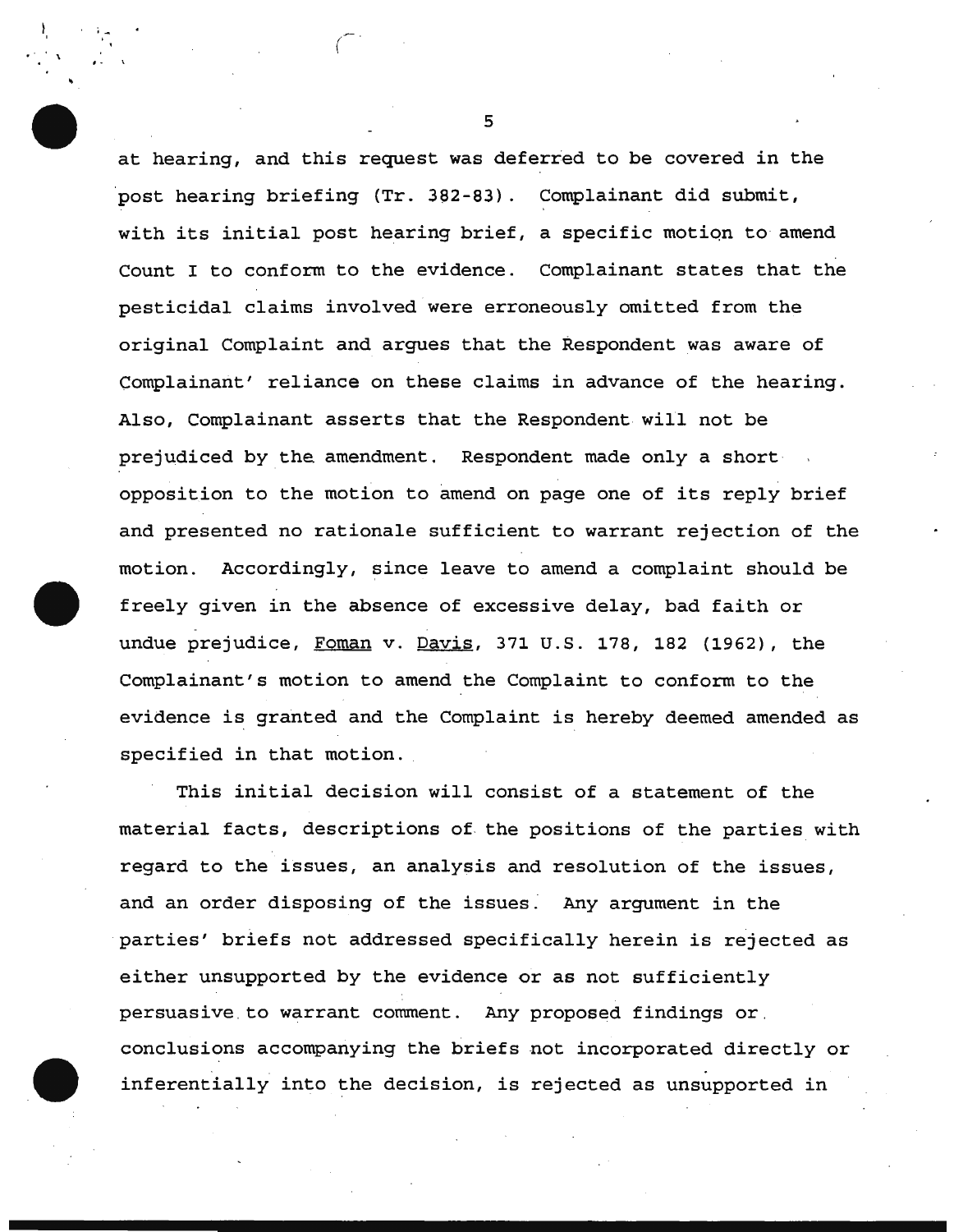law or in fact, or as unnecessary for rendering this decision.

. ' *(* 

# II. STATEMENT OF MATERIAL FACTS

The material facts underlying this case are basically not in dispute, although the parties do draw different interpretations from them. The purpose of this portion of the decision is to set out those facts succinctly, so the positions of the parties can be considered in context.

Aquarium is a corporation that manufactures and sells products for the aquarium industry (Tr. 234-38). One of the products manufactured and sold by the Respondent is a Meridian Automatic Aquarium Oxygenator (the oxygenator) (Comp. Ex. 4; Resp. Ex. 2). The oxygenator is in a box which contains: 1) a one quart plastic bottle having a 15% hydrogen peroxide solution called "Activated Oxygen" (the activator) ; 2) a plastic bottle containing an a catalyst; 3) a rubber suction cup; 4) a ceramic dish; and 5) literature including a booklet entitled "A Revolutionary New Scientific Discovery Automatic Aquarium Oxygenator", and a bulletin titled "Understanding the Aquarium as a Life Support System for Your Fish", both of which documents contain directions for use of the product. (Complaint,  $\int$  3; Answer,  $\P$ <sup>1</sup> 1-5; Tr. 239; Comp. Exs. 4, 5, 7, 8; Resp. Ex. 2.)

Aquarium purchases the activator from an outside supplier and relabels it for inclusion in the oxygenator box. The activator is also sold separately in quart bottles as a refill for the original activator in the oxygenator box, since the activator lasts from two weeks to more than thirty days depending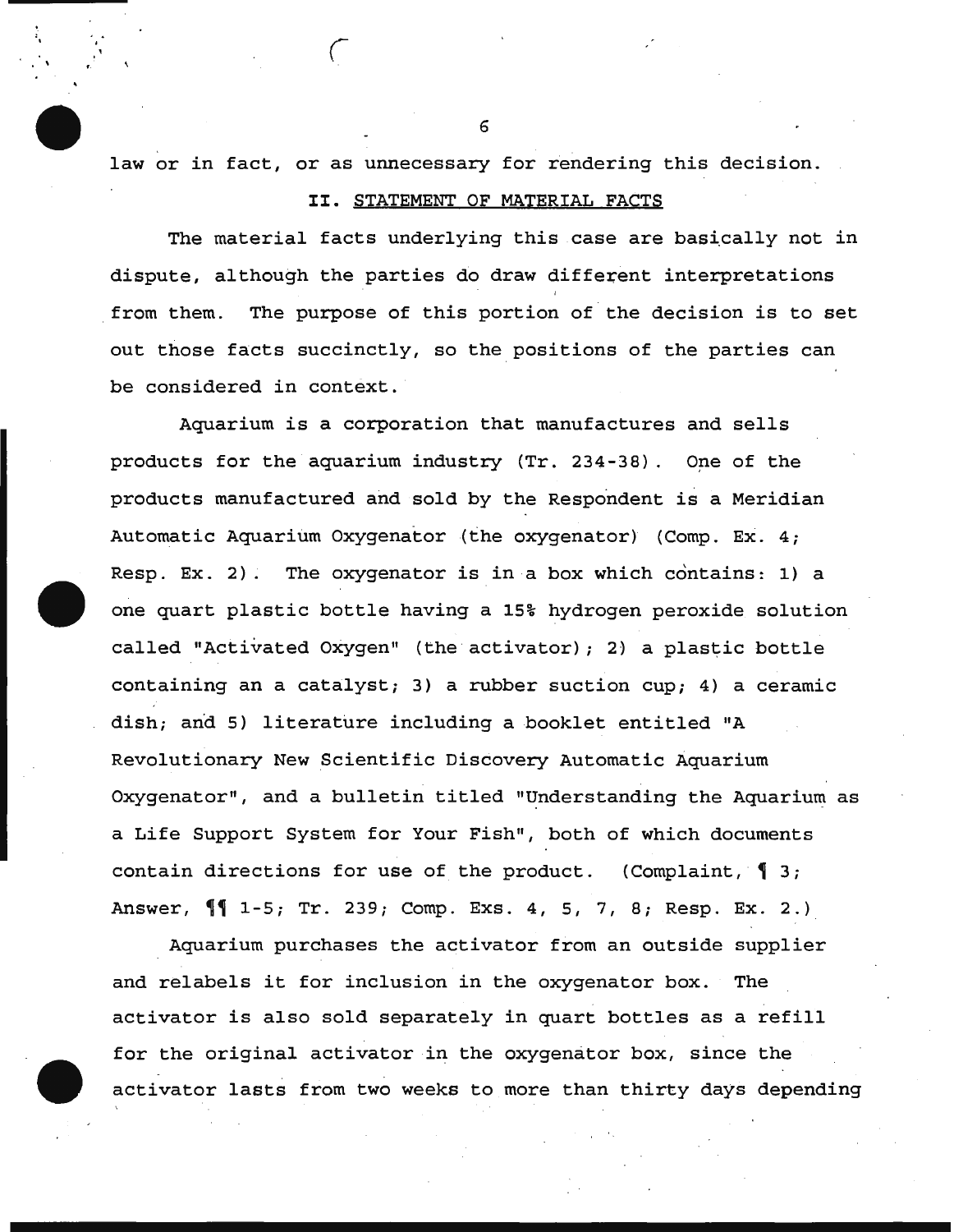on the environment in the aquarium. (Tr. 242, 310, 329-30; Comp. Exs. 8, 10; Resp. Ex. 2.)

The oxygenator forms oxygen in an aquarium when the activator is introduced to react with the ceramic catalytic material. The oxygenator was developed by the Respondent to create a high aerobic situation in an aquarium, where aerobic bacteria would grow profusely, and aid in the environment of the . aquarium. Because of the increased oxygen, the plants and fish do better, and undesirable low oxygen algae that can take over an aquarium, do not grow because of the better environment. The oxygenator does not directly act to kill algae, fungi or slime but, by having a good aerobic situation, aerobic bacteria give off enzymes that utilize or "eat" slime. Also, the high level of oxygen causes the aquatic plants to grow better, thereby inhibiting the low oxygen algae growth. Similarly, the high oxygen level acts to help prevent fungus on the fish eggs. (Tr.240-46.)

The labeling on the front panel of the box containing the oxygenator states that it prevents fouling of water from overfeeding and allows better hatching of eggs by acting on fungus (Comp.  $Ex. 4$ ). Also, the label on the handle of the oxygenator box recites that the oxygenator eliminates slime build up on impellers (Comp. Ex. 5). In addition, the literature in the oxygenator box makes the following claims for the oxygenator: better hatching of eggs - acts on fungus; helps inhibit the growth of hair algae and black algae, while not affecting regular

7

 $\ddot{\phantom{0}}$ ...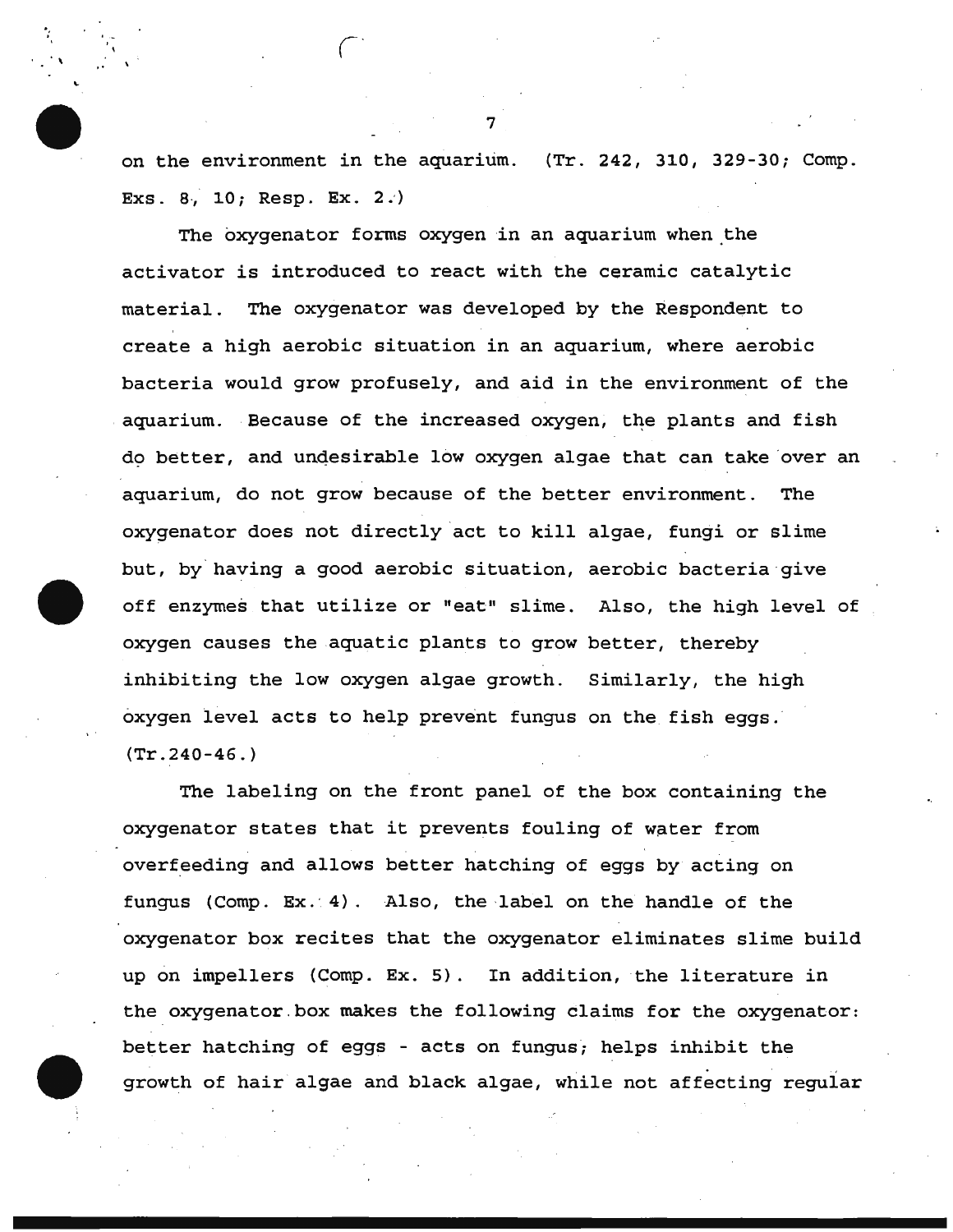algae or plants; that adding hydrogen peroxide keeps fish in good condition, grows fish faster, prevents oxygen depletion, controls fungus, and prevents decay causing cloudy water; and that it eliminates slime build up on filter impellers (Comp. Ex. 7; Resp. Ex. 2, pp. 3, 5).<sup>3</sup>

Neither the oxygenator nor the activator are registered by Aquarium with EPA as a pesticide product. However, the facility where the oxygenator is produced and the activator is relabeled, did, on May 31, 1989, have an EPA establishment registration number secured in connection with another of the Respondent's products. (Resp. Answer,  $\P$  1, 24; Tr. 289-90.) Also, neither the labeling on the oxygenator box and activator, nor the literature in the oxygenator box contain an EPA pesticide product registration number. Moreover, the labeling on the oxygenator box and the activator, and the literature in the oxygenator box do not contain an ingredient statement setting out the name and percentage by weight of each active ingredient and the total percentage of all inert ingredients. Further, the labeling on \_ the activator'does not contain any directions for use, nor refer to any directions for use. (Comp. Exs. 4, 5, 7, 8; Resp. Ex. 2.)

On May 31, 1989, the Respondent made a sale of the oxygenator and the activator to a customer in Los Angeles,

There is also a product information bulletin for the Oxygenator, but this literature is a brochure for Aquarium's dealers and does not accompany the product (Tr. 253). Therefore, dealers and does not accompany the product (Tr. 253). Therefore,<br>the claims on this bulletin are irrelevant. Since this bulletin the claims on this bulletin are irrelevant. does not accompany the Oxygenator, it is not part of the product labelling as defined in Section 2(p) (2) of FIFRA.

8

', ' \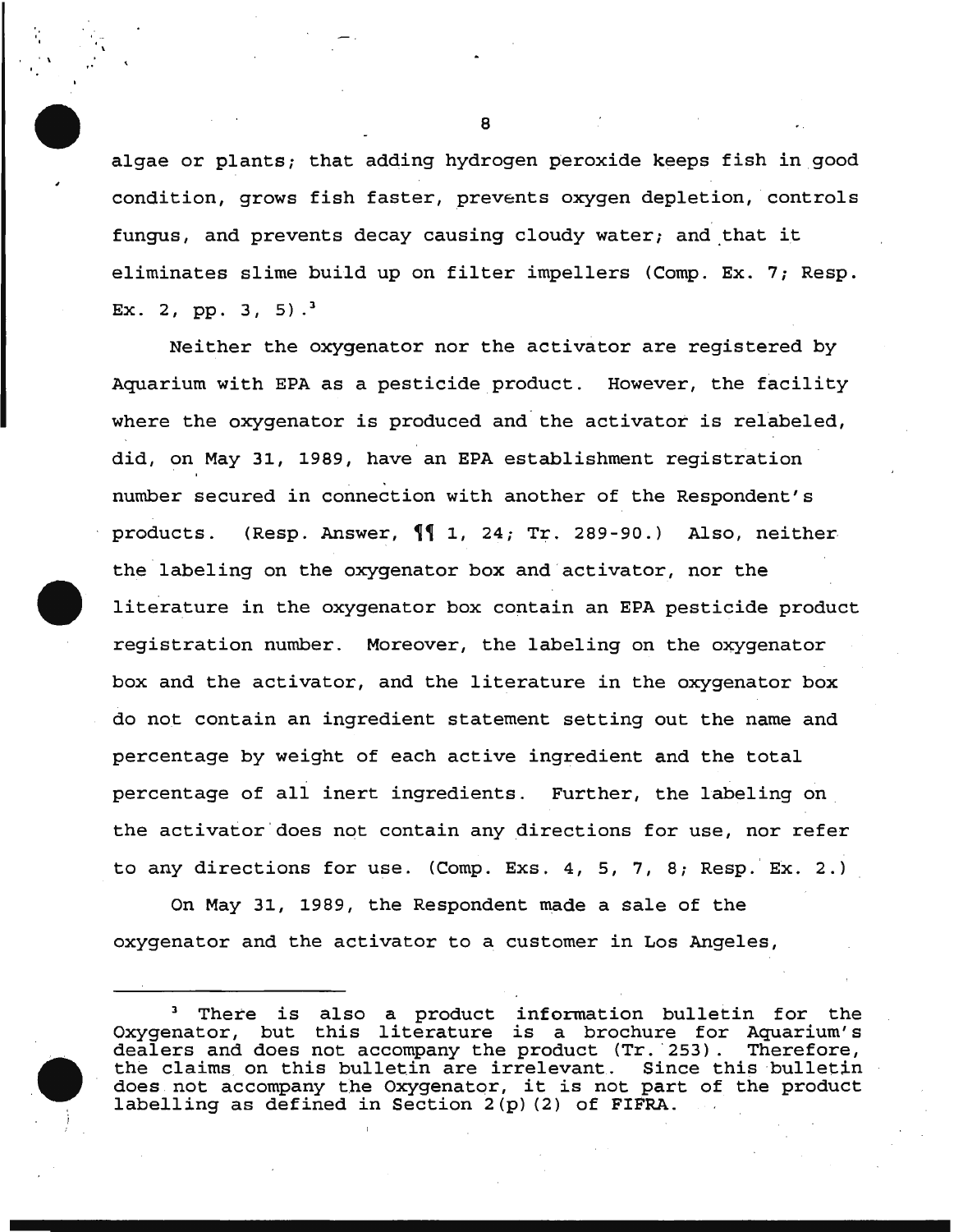California (Camp. Ex. 10). Further, on May 31, 1989, the Respondent made a sale of the oxygenator to a customer in Denver, Colorado (Comp. Ex. 9).

# III. THE POSITIONS OF THE PARTIES

# 1. Complainant's Position

', ' I

> Complainant argues that the California sale of the oxygenator and the activator as well as the Colorado sale of the oxygenator by Aquarium constituted sales· of an unregistered pesticide product in violation of· section 12(a) (1) (A) of FIFRA. Complainant takes the position that the oxygenator is a pesticide as defined in Section 2(u) of FIFRA since it is intended for the prevention and destruction of pests, namely fungus, slime, hair algae and black algae. Complainant notes that the definition of pest in Section 152.5 of the FIFRA Pesticide regulations includes fungus and algae growing where not wanted. It is clear that the fungus, the hair algae and the black algae are not wanted in the aquarium environment and, therefore, are pests. (Comp. Init. Br.,  $pp. 3, 4.$ ).

> Moreover, it is argued by Complainant that Section 152.15 of the FIFRA Pesticide Regulations (Regulations), 40 C.F.R. § 152.15<sup>4</sup>, sets out that a product is "intended for" preventing and destroying pests as that term is used in Section 2(u) of FIFRA, if the seller claims, states or implies by labeling or. otherwise that the product can or should be used as a pesticide.

> The pertinent Code of Federal Regulations cite, 40 C.F.R., not hereinafter be set out in the text, so the FIFRA will not hereinafter be set out in the text, Regulations will hereafter only be cited by their section numbers.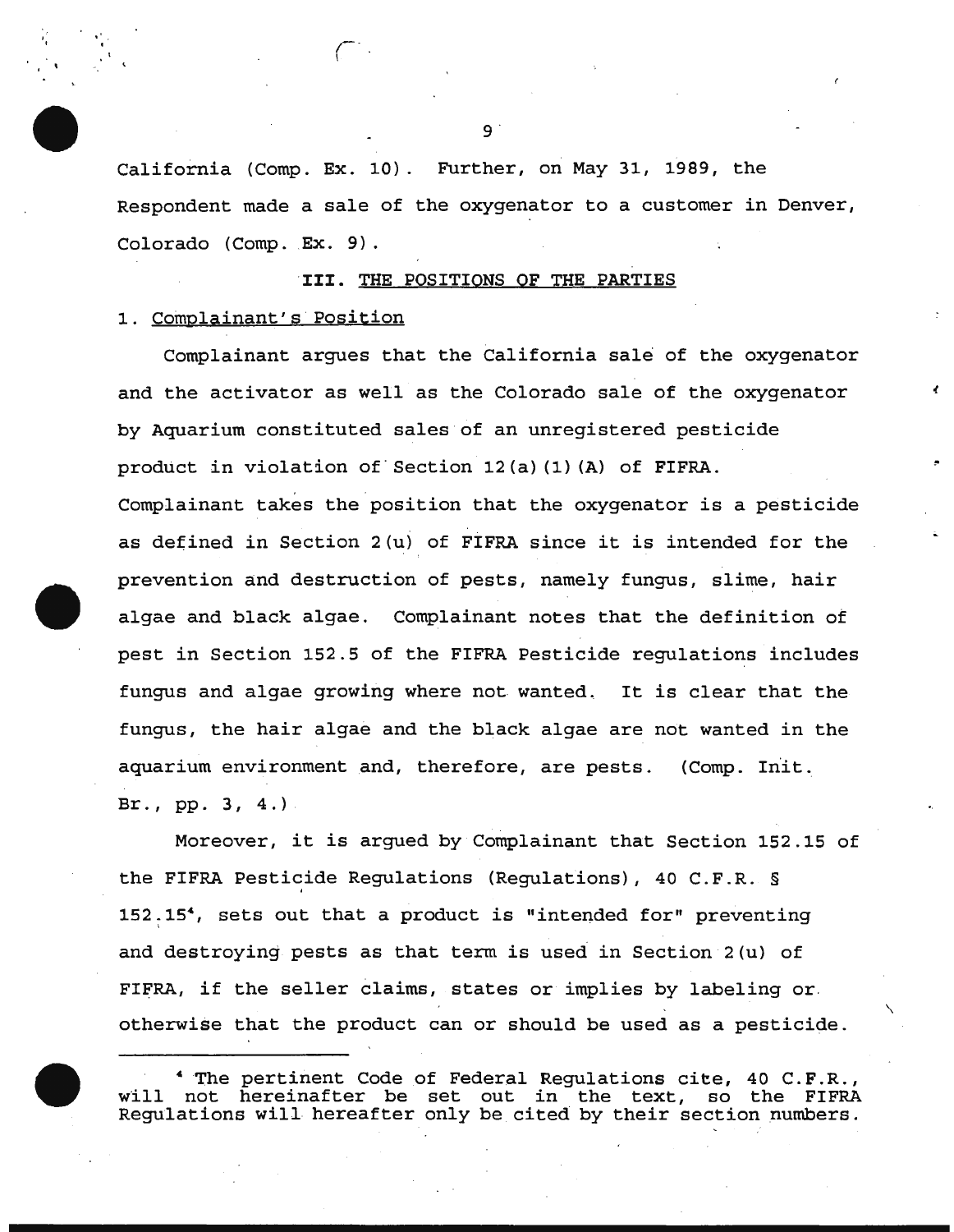Complainant asserts that the labeling on the front of the oxygenator box claims that the product can be used as a pesticide by stating that it acts on fungus. It is averred that a similar pesticidal claim is made on the oxygenator box handle which sets out that the product eliminates slime on filter impellers. Further, Complainant asserts that the literature in the oxygenator box makes the following claims that the product can be used as a pesticide: 1) acts on fungus; 2) helps inhibit the growth of hair algae and black algae; and 3) controls fungus. In light of these pesticidal claims, the Complainant contends that a reasonable consumer would belief that the oxygenator is intended to be used as a pesticide and that the product is, therefore, a pesticide as defined in Section 2(u) of FIFRA. (Id. at 3-7.)

With regard to Respondent's position that the oxygenator's main purpose is to provide a better aquarium environment, not to . act as a pesticide, Complainant counters that products primarily intended for non-pesticide purposes can become pesticides if pesticidal claims are involved in the marketing. Complainant points out that Section 152 . 10 of the Regulations provides that certain products are not considered pesticides unless a pesticidal claim in made on their label or in connection with their sale and distribution. Complainant argues that the oxygenator is such a product and that it is a pesticide since pesticidal claims are made for it in its labeling and  $\alpha$ ccompanying literature. ( $Id.$  at 7.)

Concerning the activator, Complainant contends that it is

10

.--·

 $\ddot{\phantom{0}}$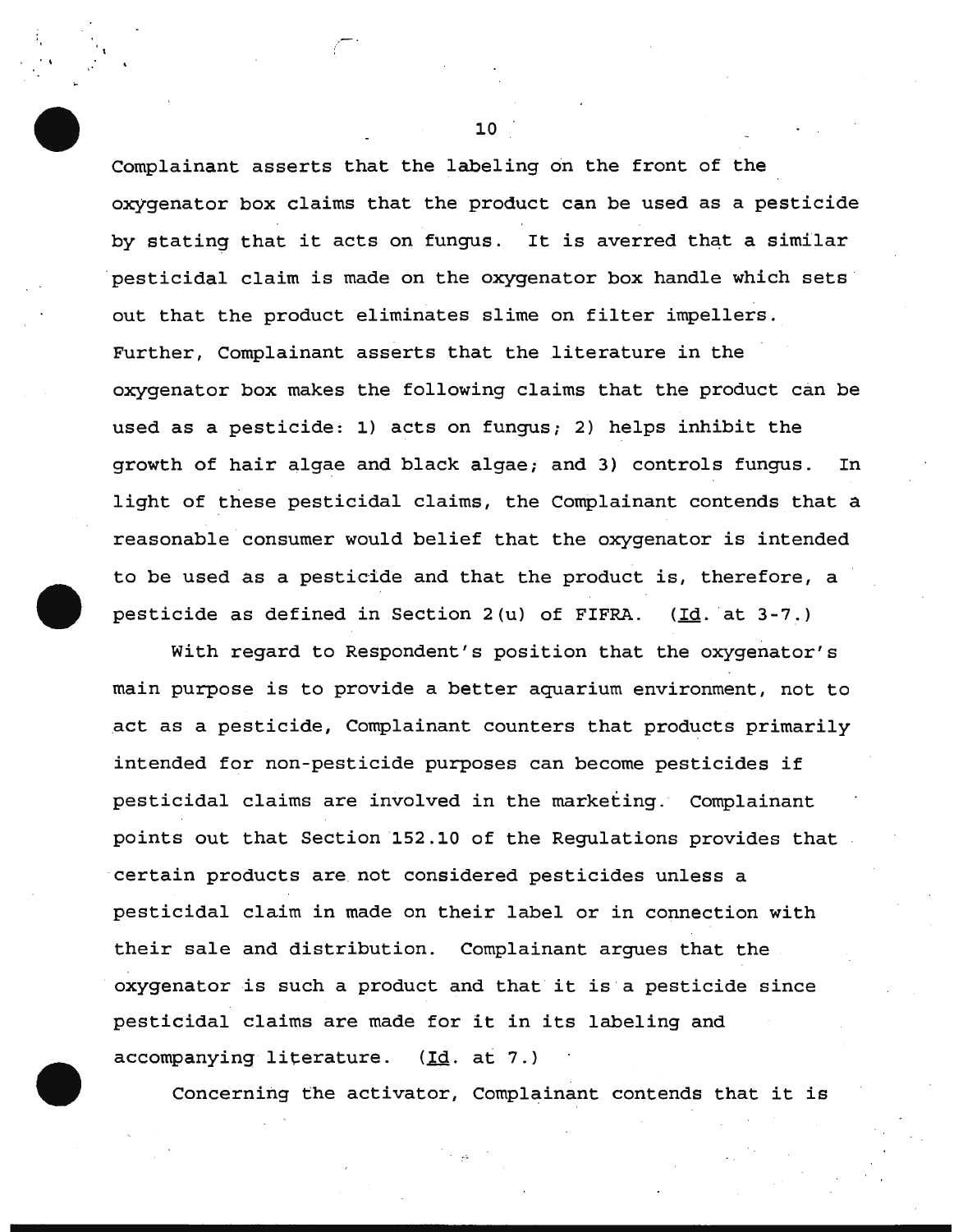intended for use as part of the oxygenator and is also intended 'to be sold separately as a refill for use in the oxygenator. Therefore, Complainant asserts that the labeling and literature for the oxygenator taken together with the labeling for the activator, imply that the activator can be used for a pesticidal purpose. Accordingly, it is argued that, since pesticidal claims are made for the activator, is should, under Section 152.15 of the Regulations, be considered a pesticide. Therefore, the Complainant contepds that the California sale of the activator by Aquarium constitutes the sale of an unregistered pesticide in violation of Section 12(a)(1)(A) of FIFRA. (Id. at 13-15.)

With regard to the three misbranding Counts involving the California sale of the oxygenator and activator, and the Colorado sale of the oxygenator, Complainant takes the position that the following constitutes misbranding: 1) both products, in violation of Section  $2(q)$  (1) (D) of FIFRA, did not display a FIFRA establishment registration number even though Aquarium did have such a number; 2) the products did not have proper ingredients statements, in violation of Section  $2(q)(2)(A)$  of FIFRA; and 3) the activator when sold as a refill did not come with directions for use, as required by Section  $2(q)$  (1) (F) of FIFRA. Complainant argues, therefore, that all three misbranding Counts have been adequately established.

·Complainant also presented an analysis of the basis for the civil penalties it proposed for the six Counts in the Complaint. The details of Complainant's position in this regard will be

11

. '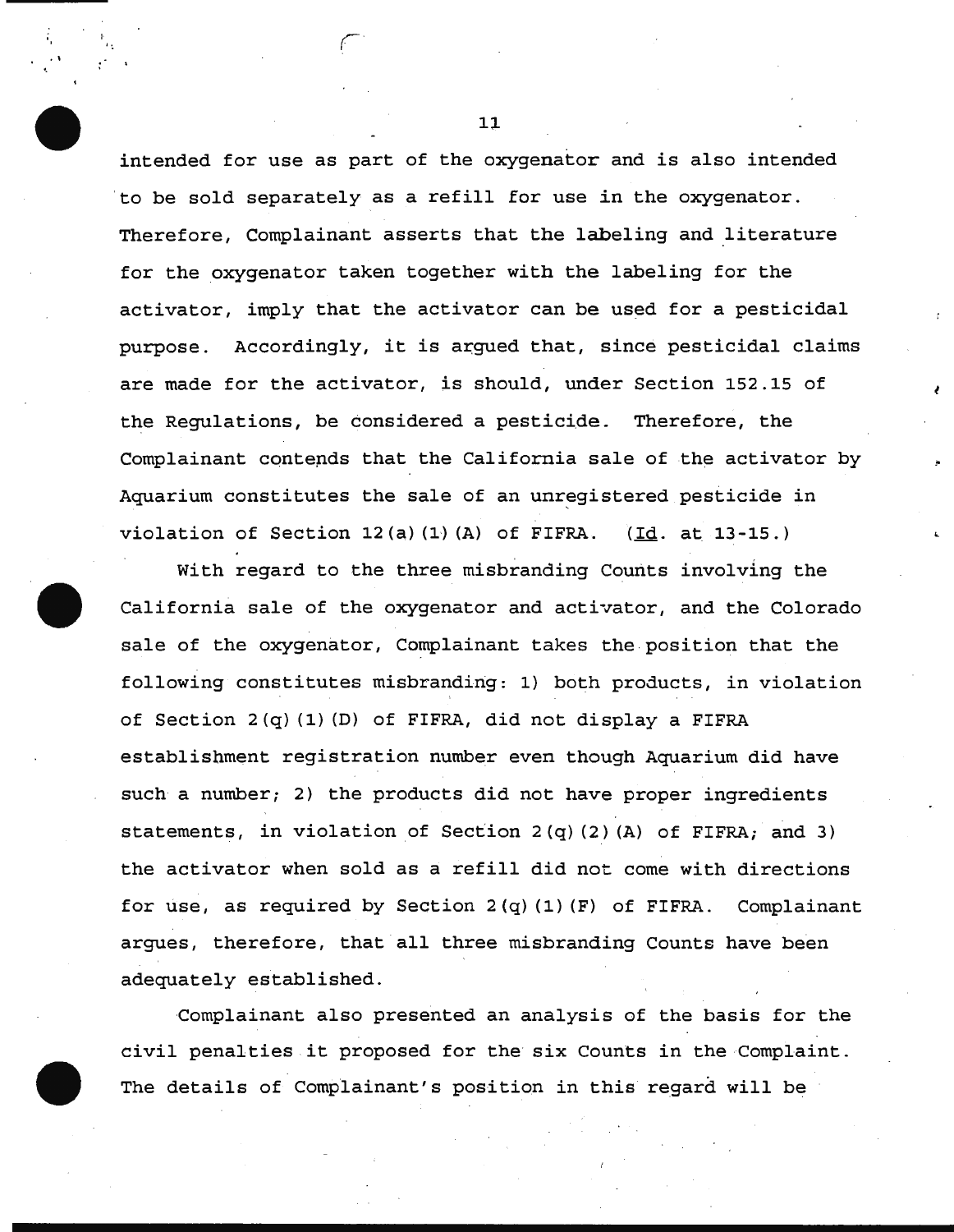covered as necessary in the analysis and resolution section of this decision, infra.

# 2. Respondent's Position

 $\mathbf{r} = \frac{1}{2} \mathbf{r}$ 

Aquarium asserts that the oxygenator should not be considered a pesticide under FIFRA. The Respondent argues that the design of the oxygenator ensures that only oxygen is released from the device, which not only supports aquarium fish but promotes the proliferation of aerobic bacteria, which in turn break down organic matter and nitrogen-bearing wastes, which can otherwise lead to polluted conditions favorable to noxious organisms such as low-oxygen algae. Aquarium contends that the effects of the oxygenator on aquarium pests are gradual, second order and indirect, not immediate and direct. Therefore, Respondent takes the position that the oxygenator is not a pesticide. (Resp. Init. Br., pp. 2, 3.)

Regarding the labeling, Respondent argues that the label of the oxygenator is not at issue because the Complainant failed to include it the Complaint. Aquarium further avers that, even if the label was at issue, the claims on it do not justify classifying the oxygenator as a pesticide.  $(\underline{Id}.)$  at 3, 4.)

Specifically, Respondent asserts that, of the nine claims made on the front panel of.the oxygenator box, only one, according to Complainant, makes a pesticidal claim. Aquarium contends that this claim, better hatching of eggs - acts on fungus - is outside the scope of FIFRA, since fish eggs may be viewed as living animals, thereby coming under the exception in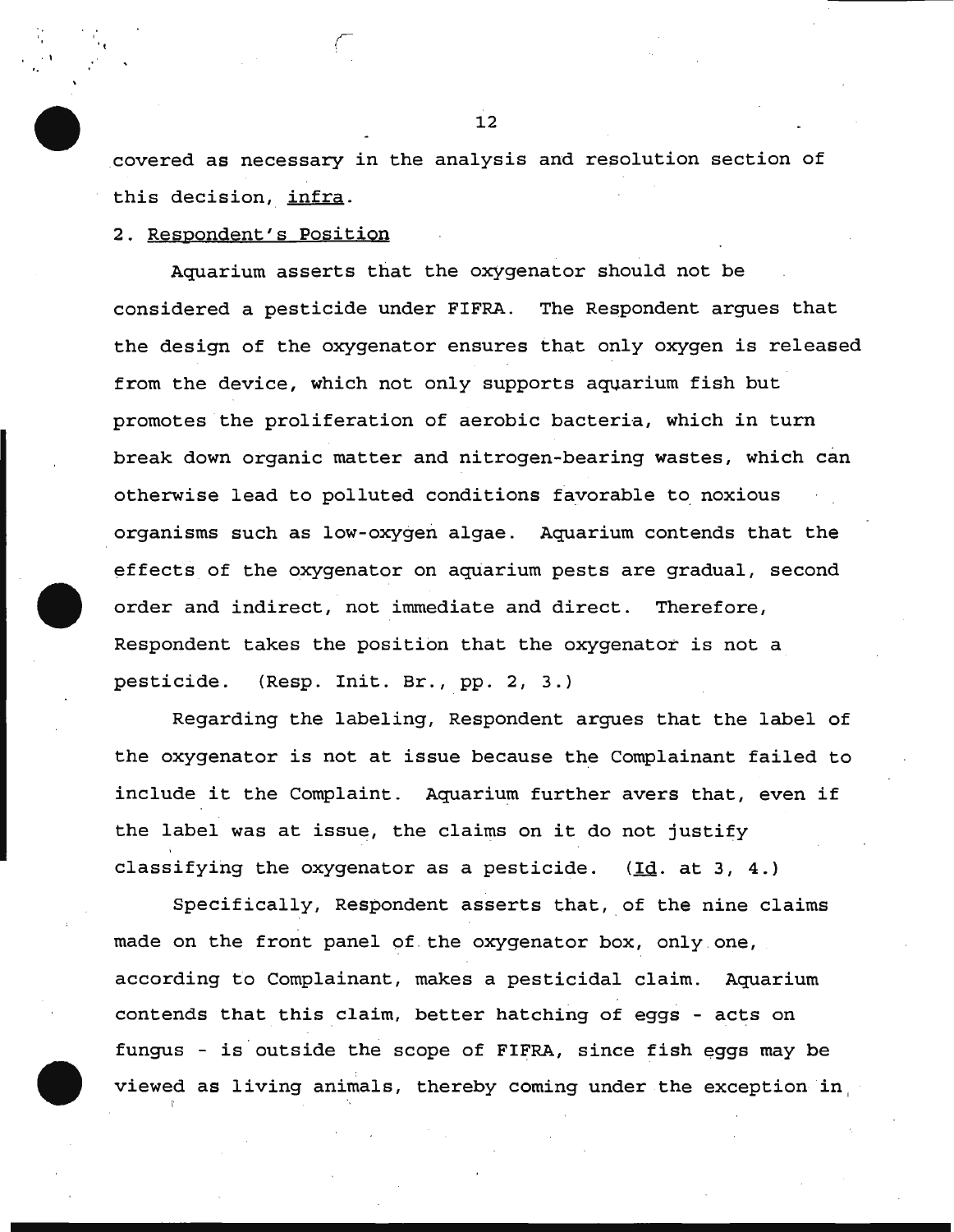Section 152.5 of the Regulations. Moreover, the Respondent argues that fungi are generally not pests in home aquariums. ( Id. at 4.)

. I

In addition, Aquarium avers that, of the ten claims on the handle of the oxygenator box, only one - eliminates slime build up on filter impellers - is arguably a pesticidal claim. In the Respondent's view, this claim is inconspicuous and so unimportant that Complainant did not cite it in a November 18, 1991 letter advising Respondent how to amend its labeling to avoid future disputes with the EPA over FIFRA jurisdiction.  $(Id.)$ 

As for the claims in the literature in the oxygenator box, Respondent contends that only a small portion of the statements make arguably pesticidal claims, and again notes that the November 18, 1991 letter did not include all of the contested claims. Respondent also cites the product bulletin (Comp. Ex. 6) and the claims made therein as excludable, since Complainant failed to establish that consumers ever see this bulletin. Instead, Respondent sees the claims made on accompanying literature as incidental. (Id. at 5.)

Respondent takes the position that the question presented is whether a product sold to provide a high oxygen aquarium environment to support fish and keep the aquarium clean, becomes a pesticide because of a few incidental statements in the products accompanying literature, which explain that, as a consequence of the cleaning action of the product, problems with low-oxygen algae and other arguable aquarium pests are avoided or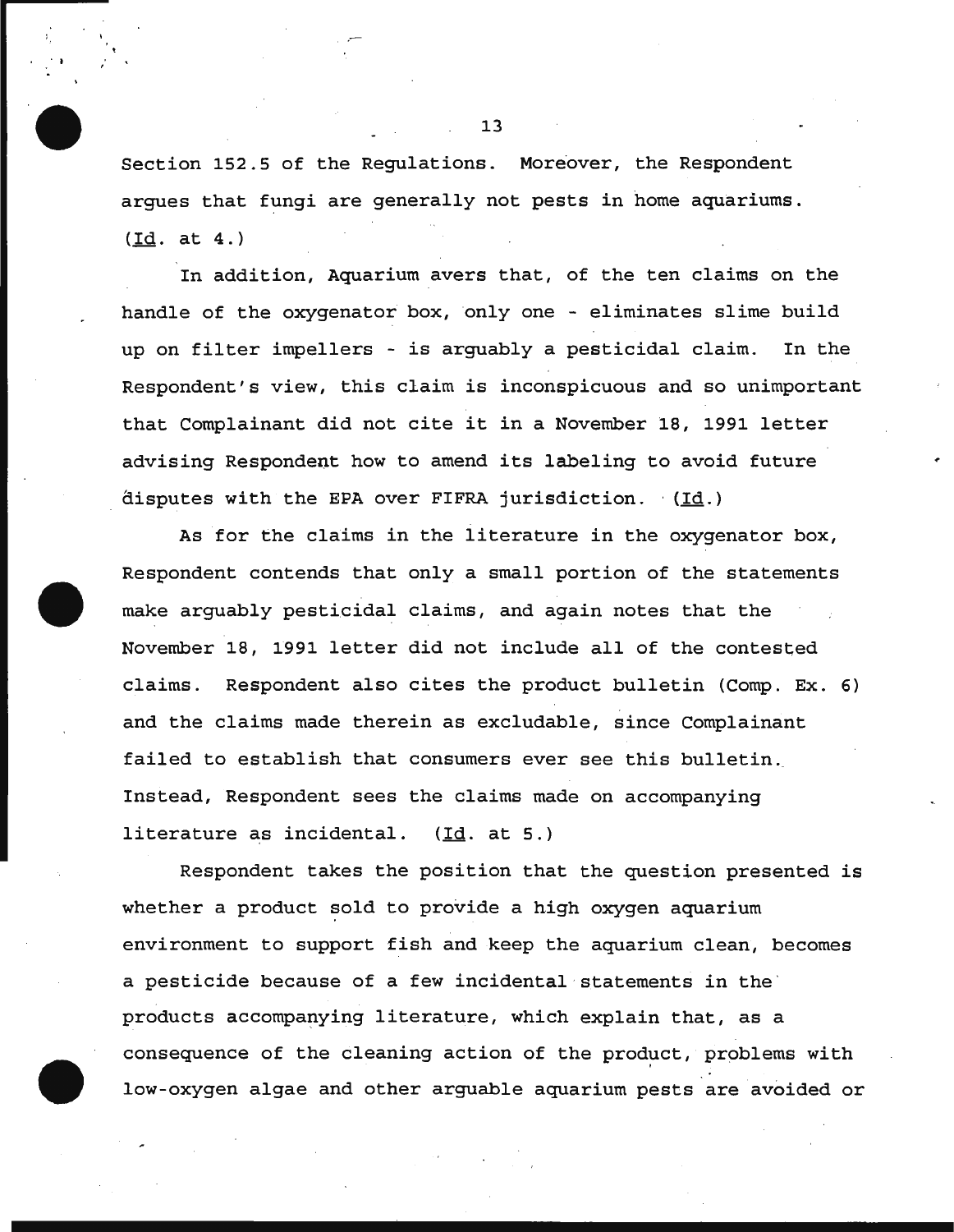eliminated. Aquarium submits that the answer to this question is plainly no. (Id. at 5, 6.)

With regard to penalty, the Respondent suggests that, if there are any violations, a warning in lieu of a civil penalty would be appropriate. Aquarium notes that Section 9(c) (3) of FIFRA authorizes warnings for minor violations. and that Section 14(a) (4) provides for a warning for a violation that occurred despite the exercise of due care or which did not cause significant harm to health or the environment. The Respondent further suggests that July 2, 1990 Enforcement Response Policy for FIFRA (Penalty Policy) is inconsistent with Congressional intent since it only allows warnings where the violation is not willful or negligent - a requirement not imposed by FIFRA. In any event, Aquarium submits that the Complainant did not meet its burden of proof to show that the Respondent had acted negligently, e.g. that Aquarium should have known that the oxygenator would be considered a pesticide by the Agency. Since the principle purpose of the oxygenator is to promote fish welfare and since its effects on aquarium pests is incidental and indirect, the Respondent argues that, given Aquarium's size and limited involvement with FIFRA, it cannot reasonably be faulted for being unaware of the Agency position that a few incidental pesticide claims on the labeling of a product sold primarily for non-pesticidal purposes would render the product a pesticide under FIFRA.  $(\text{Id. at } 6-8.)$ 

The Respondent further contests the treatment of the refill

14

.स. १९<br>स्टब्स्<br>स्टब्स्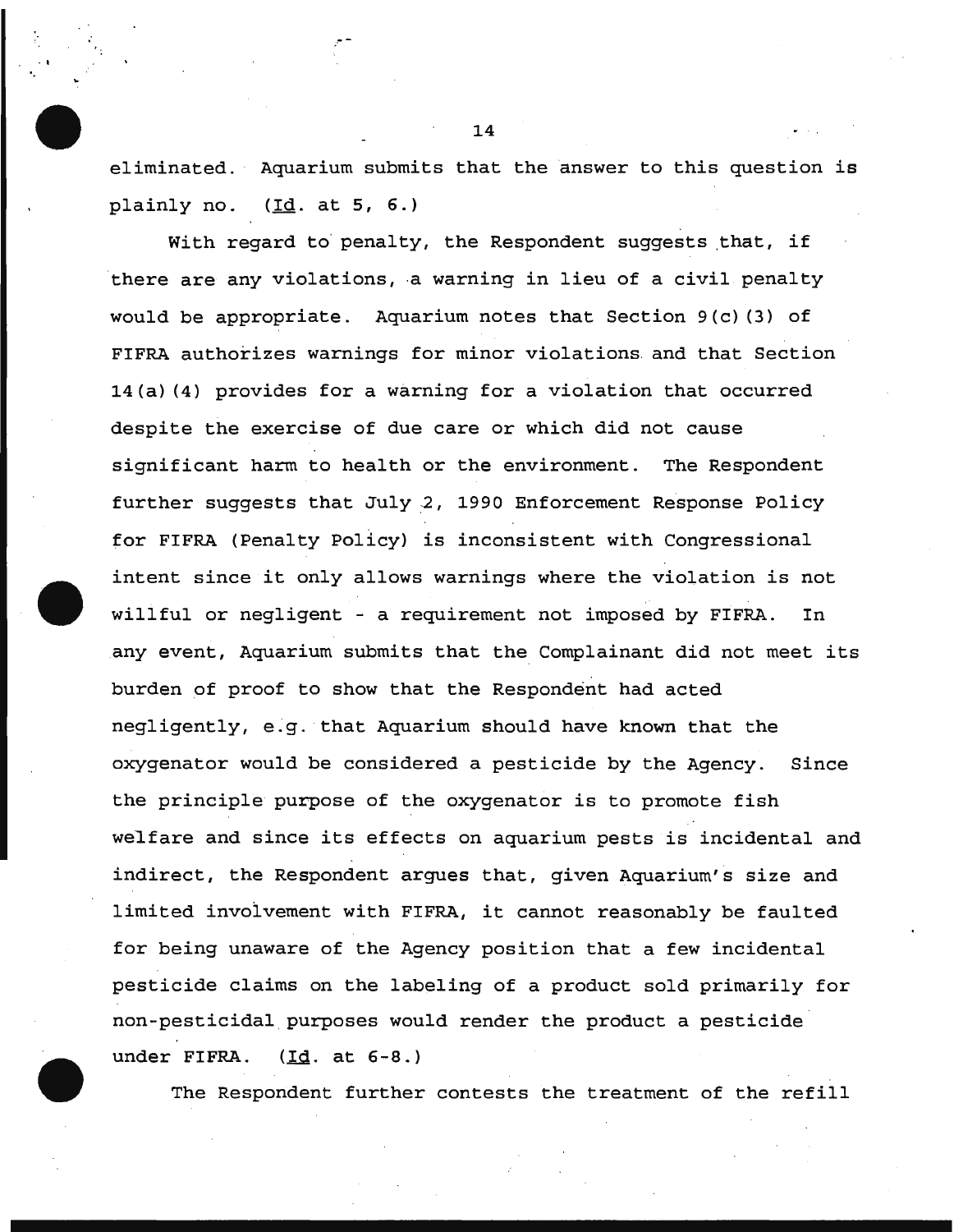sale of the activator as a sale of a separate pesticide product. Aquarium notes that the Complainant's position that the oxygenator is a pesticide is based on the premise that it is a device  $(i.e., physical apparatus)$  that contains a pesticide active ingredient  $(i.e.,$  the activator). Therefore, the Respondent argues that the activator should not be considered a· separate pesticide product.  $(\underline{Id}, at 9.)$ 

Aquarium also points out that the Agency has the discretion to treat multiple. sales of an unregistered or mislabeled product as a single violation. In addition, the Respondent disputes the ,Complainant treating each of the three sales as not one but two violations of FIFRA, that is, sale of an unregistered pesticide and sale of a misbranded pesticide. Aquarium asserts that the two violations are not independent, as that term is used in the Penalty Policy or, in the language of the previous penalty policy, independent and substantially distinguishable. The Respondent notes that it is impossible for an unregistered pesticide to be in full compliance with FIFRA's labeling regulations, since an unregistered pesticide cannot carry an Agency registration number on its labeling. Moreover, Aquarium contends that the labeling for the oxygenator substantially satisfied the FIFRA 'Pesticide Regulations since it included a hazard warning, first aid information, directions for use, name and address of the manufacturer, and an ingredient statement. The few label deficiencies, Respondent avers, are technical in nature and have no significance in terms of safety or

15

r

. t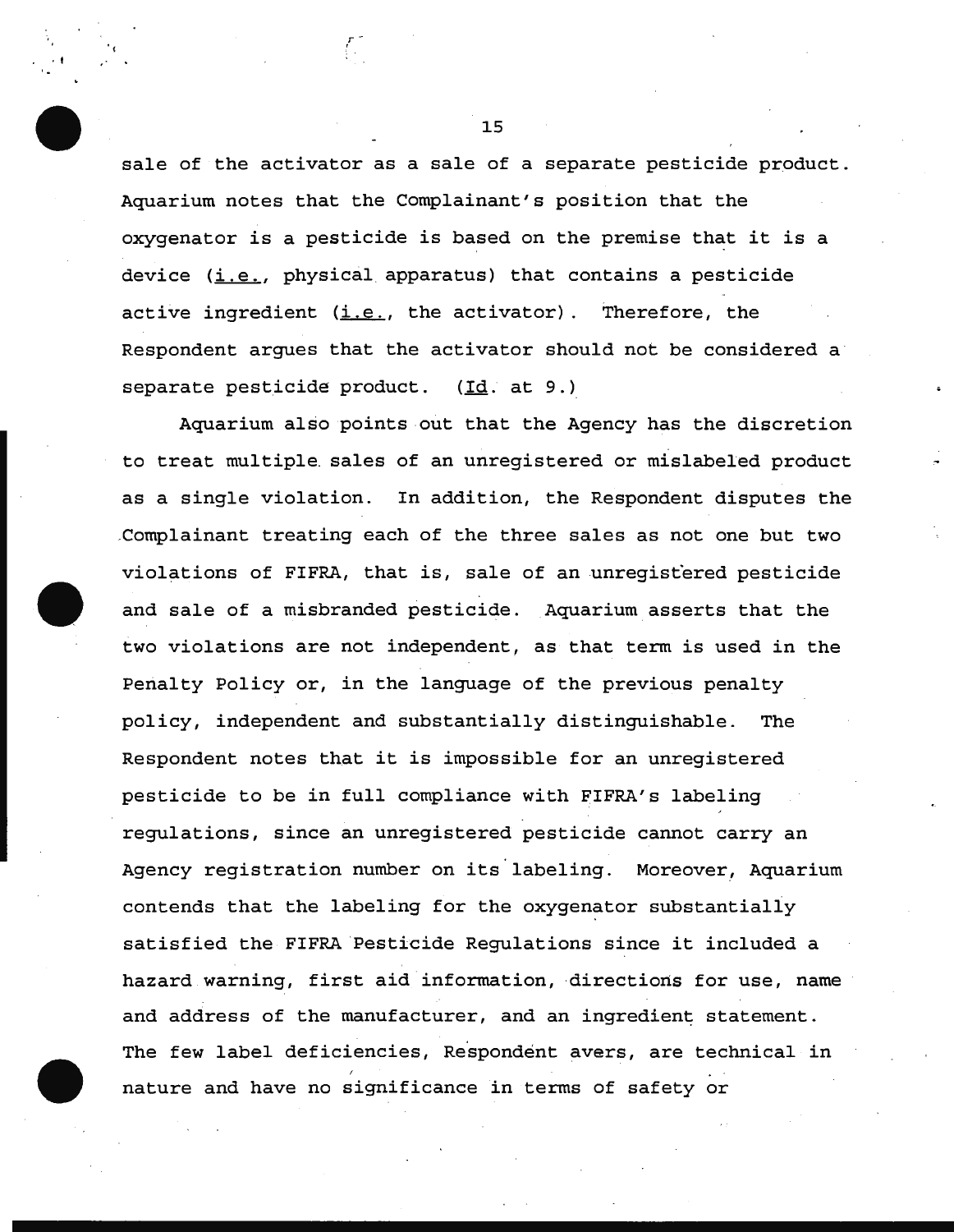environmental protection. Therefore, Aquarium asserts that it would be inappropriate to assess additional penalties for these minor labeling violations, particularly since the Respondent was not aware that the oxygenator should be registered as a pesticide. Aquarium submits that at most only a single violation should be found and that, if it is determineq that a violation or violations occurred, a warning in lieu of a penalty should be imposed. (Id. at 9-13.)

### IV. ANALYSIS AND RESOLUTION

As set out in the Statement of Facts, supra, it has been established: that there were two sales of the oxygenator and one sale of the activator by the Respondent; that these products were not registered with the Agency as pesticides; that neither the labeling and literature accompanying the oxygenator nor the label of the activator contains a pesticide registration number, an EPA establishment registration number, or a full ingredients statement. Therefore, one of the primary issues presented is whether the oxygenator and the activator are pesticides as defined in FIFRA. If they are pesticides, then it follows that each of the three sales involved constitutes a sale of unregistered pesticide in violation of Section 12(a) (1) (A) of FIFRA. Moreover, if pesticides, then each of the three sales might also ·be considered as a sale of a misbranded pesticide since the labeling and literature of the products did not contain a pesticide registration number, an EPA establishment number or a full ingredients statement. The starting point is the question

16

', ..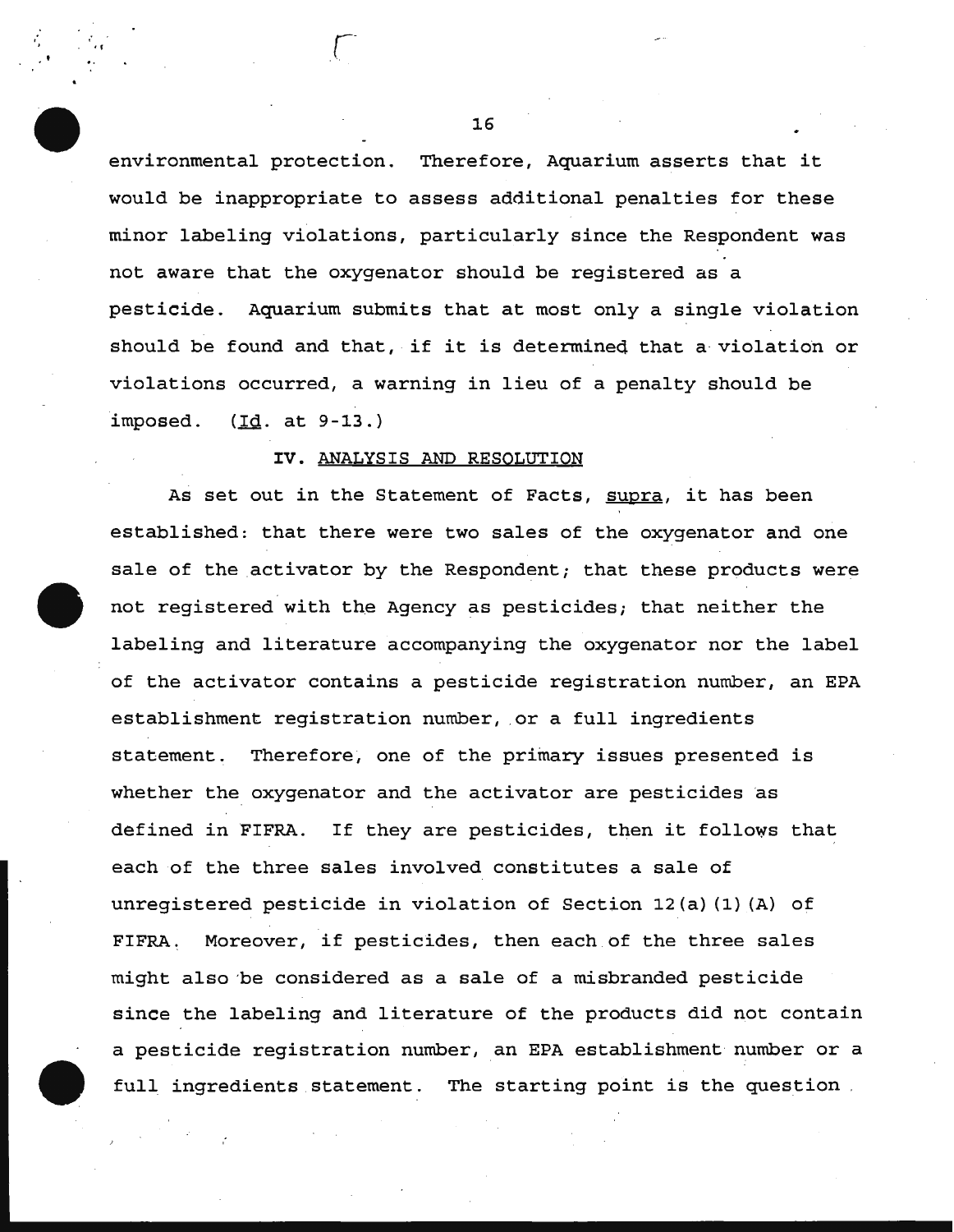of whether the oxygenator and activator are pesticides under FIFRA.

In pertinent part, a pesticide is defined as follows in Section 2(u) of FIFRA:

(u) Pesticide. The term "pesticide" means (1) any substance or mixture of substances intended for preventing, destroying, repelling, or mitigating any pest; and (2) any substance or mixture of substances intended for use as a plant regulator, defoliant, or desiccant,

Section 152.3(s) of the Regulations provides substantially the same definition of a pesticide.

Moreover, as Complainant correctly argues, under Section 152.15 of the FIFRA Pesticide Regulations, a product is intended for preventing and destroying pests if the seller claims, states or implies by labeling or otherwise that the product can or should be used as a pesticide.

Further, under Section 2(t) of FIFRA a pest is defined as:

(t) Pest. The term "pest" means (1) any insect, rodent, nematode, fungus, weed, or (2) any other form of terrestrial or aquatic plant or animal life or virus, bacteria, or other micro-organism (except viruses, bacteria, or other micro-organisms on or in living man or other living animals) which the administrator declares to be a pest under section 136w (c) (1) of this title.

Again, the definition of pest in Section 152.5 of the Regulations is consistent in pertinent part with the statutory definition. The Regulation sets out that an organism is a pest if it is: any plant growing where not wanted, including, inter alia, any alga, fungus or other microorganisms.

With this statutory and regulatory framework, an analysis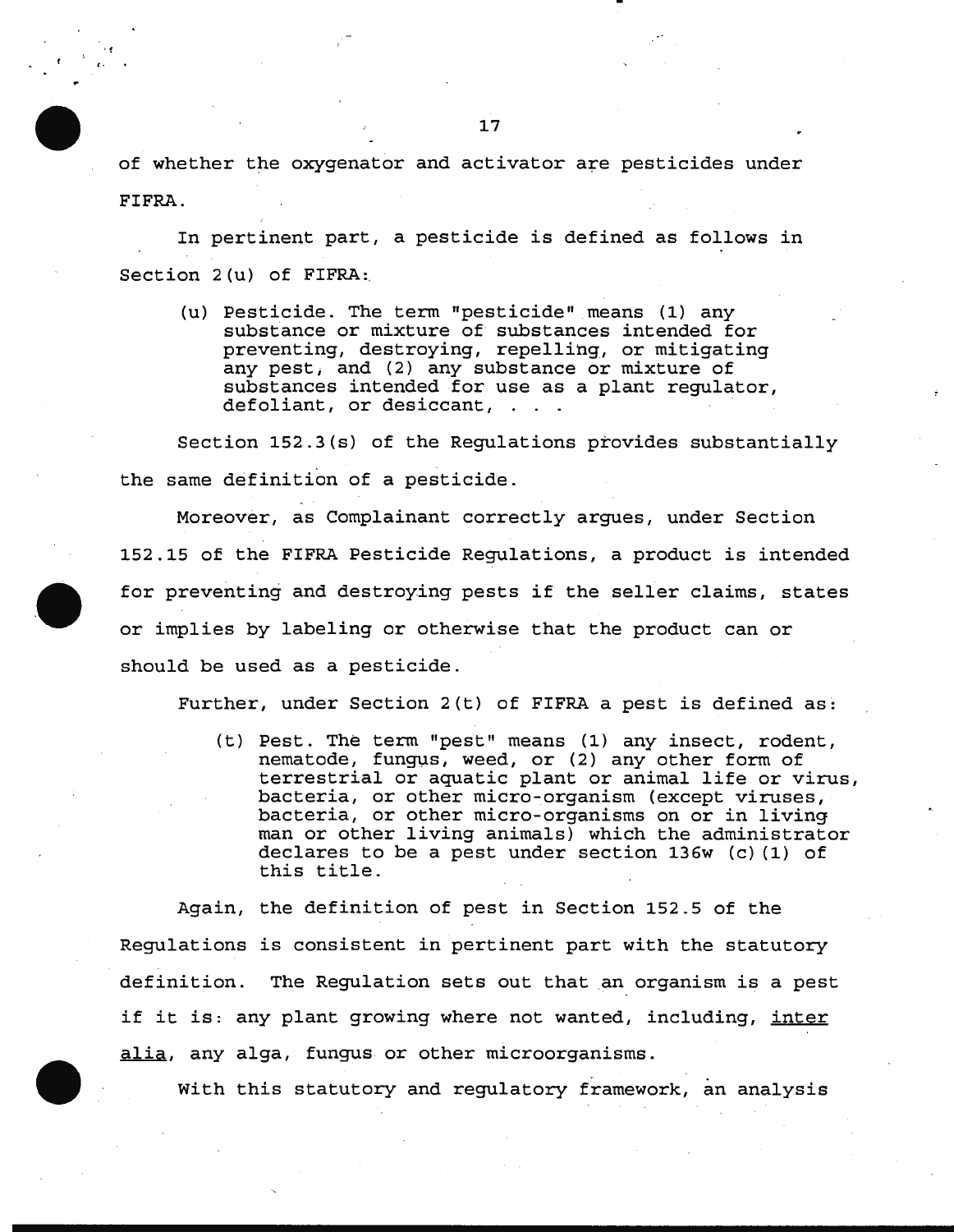can be make regarding whether the oxygenator and the activator are pesticides under FIFRA. The two products will be considered seriatum, beginning with the oxygenator.

1. The Oxygenator

· t

Initially, it is reasonable to conclude that fungus, slime, hair algae and black algae in an aquarium are pests as defined in the Act and Regulations. Fungus is specifically mentioned as a pest in both the.statutory and regulatory definition. Hair.algae and black . algae are aquatic plants growing where not wanted, thereby falling under the above set out definition of pest in Section 152.5 of the Regulations. And, slime can be considered an other microorganism deleterious to man and the environment; which also brings it under the definition of pest in Section 152.5.

While the primary purpose of the oxygenator is to provide a better environment in an aquarium by increasing the oxygen content, it must be determined whether the product was also intended for preventing, destroying, repelling or mitigating the above described pests, which would make it a pesticide under both the statutory and regulatory definitions of pesticide set out above. To determine whether the oxygenator is intended for these pesticidal purposes, it is appropriate to turn to Section 152.15 of the Regulations, which provides that a substance is intended for a pesticidal purpose if the seller claims, states or implies, by labeling or otherwise, that the product can or should be used as a pesticide.

18

ИĨ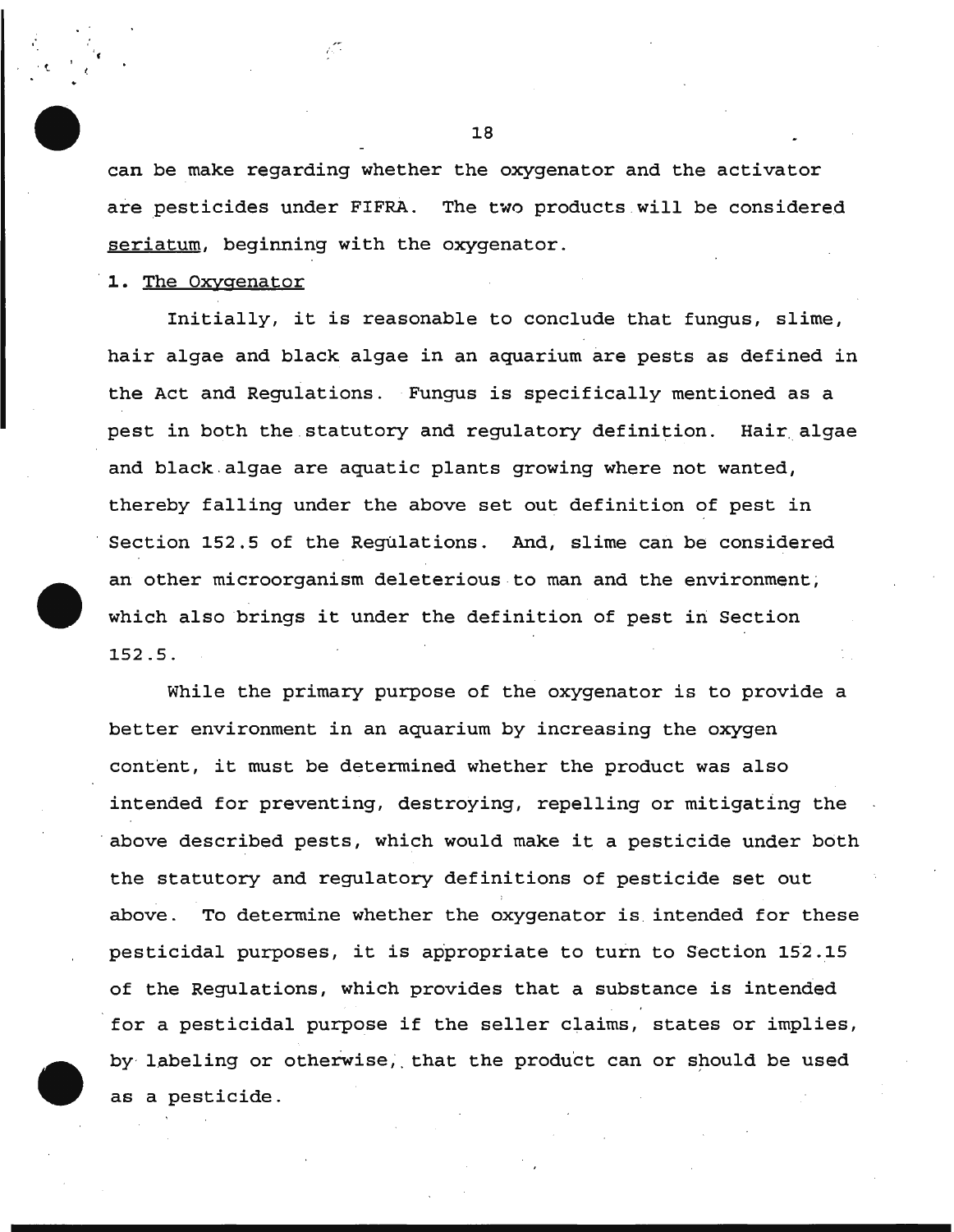The uncontested facts show that the label on the oxygenator box states that the product acts on fungus and that the handle on the box sets out that the oxygenator eliminates slime build up on filter impellers. Further, the literature in the oxygenator box states that the product: acts on fungus; inhibits the growth of hair algae and black algae; controls fungus; and eliminates slime build up on filter impellers. In light of this, the labeling and literature accompanying the oxygenator make pesticidal claims and a reasonable person would conclude that the product is intended to be used as a pesticide. Therefore, the oxygenator is determined to be a pesticide as defined in Section 2(u) of FIFRA and Section 152.3(s) of the Regulations.

It. should also be clarified that the oxygenator fits under statutory and regulatory definitions of pesticide as a mixture of, substances intended for mitigating pests and intended for use as a plant regulator. The oxygenator is a mixture of substances because the activator is mixed with the ceramic catalytic material, which increases oxygen in the aquarium creating the high aerobic bacteria situation that inhibits, mitigates and destroys the pests involved.

Moreover, Respondent's argument that the oxygenator is not a pesticide because it is not intended for use as a pesticide is unpersuasive. It is clear that the claims made on the product labeling classify a product as a pesticide, not the intent of the seller. Under Section 152.15 of the FIFRA Regulations, it is irrelevant what -Respondent's intent may have been. The claims

19

-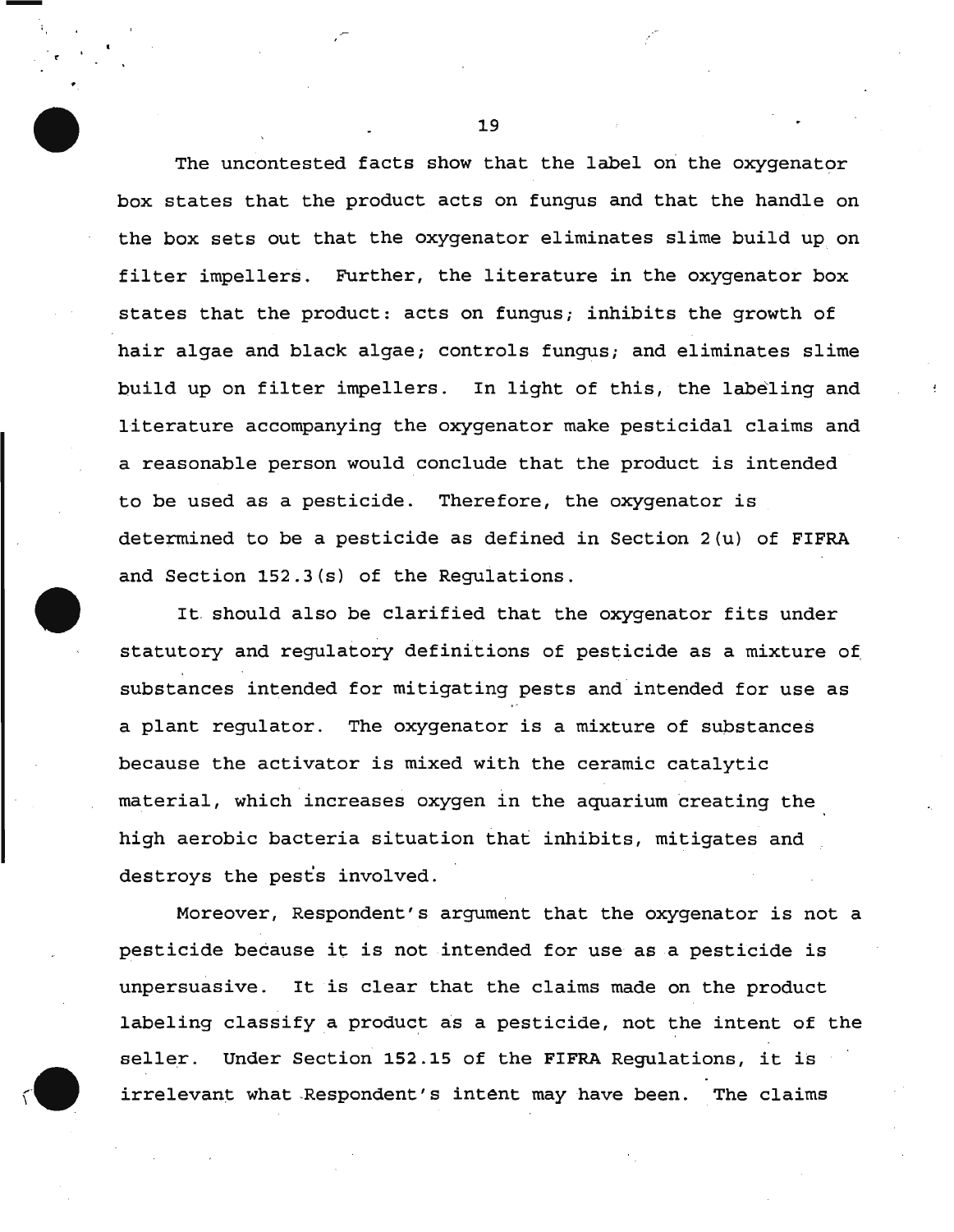made on the labeling of the oxygenator and the literature accompanying it are pesticidal, and as such, this product is a pesticide as defined in Section  $2(u)$  of FIFRA.

Equally unpersuasive is Aquarium's additional argument that the primary purpose of the oxygenator is to produce a high oxygen environment where fish will thrive, so the pesticidal effects should only be considered a secondary benefit. Section 152.10 sets out that certain products, including cleaning agents, are ' not pesticides unless a pesticidal claim is made on the product's labeling or in connection with its sale and distribution. Since, as noted above, several pesticidal claims, e.g. preventing and mitigating slime, fungus and alga, are made for the oxygenator, it is irrelevant whether the pesticidal claims relate to the primary or secondary use of the product, since the Regulation makes no such distinction.

In light of the above analysis and since Aquarium has admitted that the oxygenator has not been registered as a pesticide, it must be and hereby is concluded that the Respondent is liable as charged in Counts I and II of the Complaint, of selling an unregistered pesticide in violation of Section 12(a) (1) (A) of FIFRA.

#### 2. The Activator

 $\mathcal{L}$ 

The gravamen of Count III of the Complaint is that the sale of the activator as a refill for use in the oxygenator constitutes the sale by Respondent of an unregistered pesticide in violation of Section 12(a) (1) (A) of FIFRA. The rationale is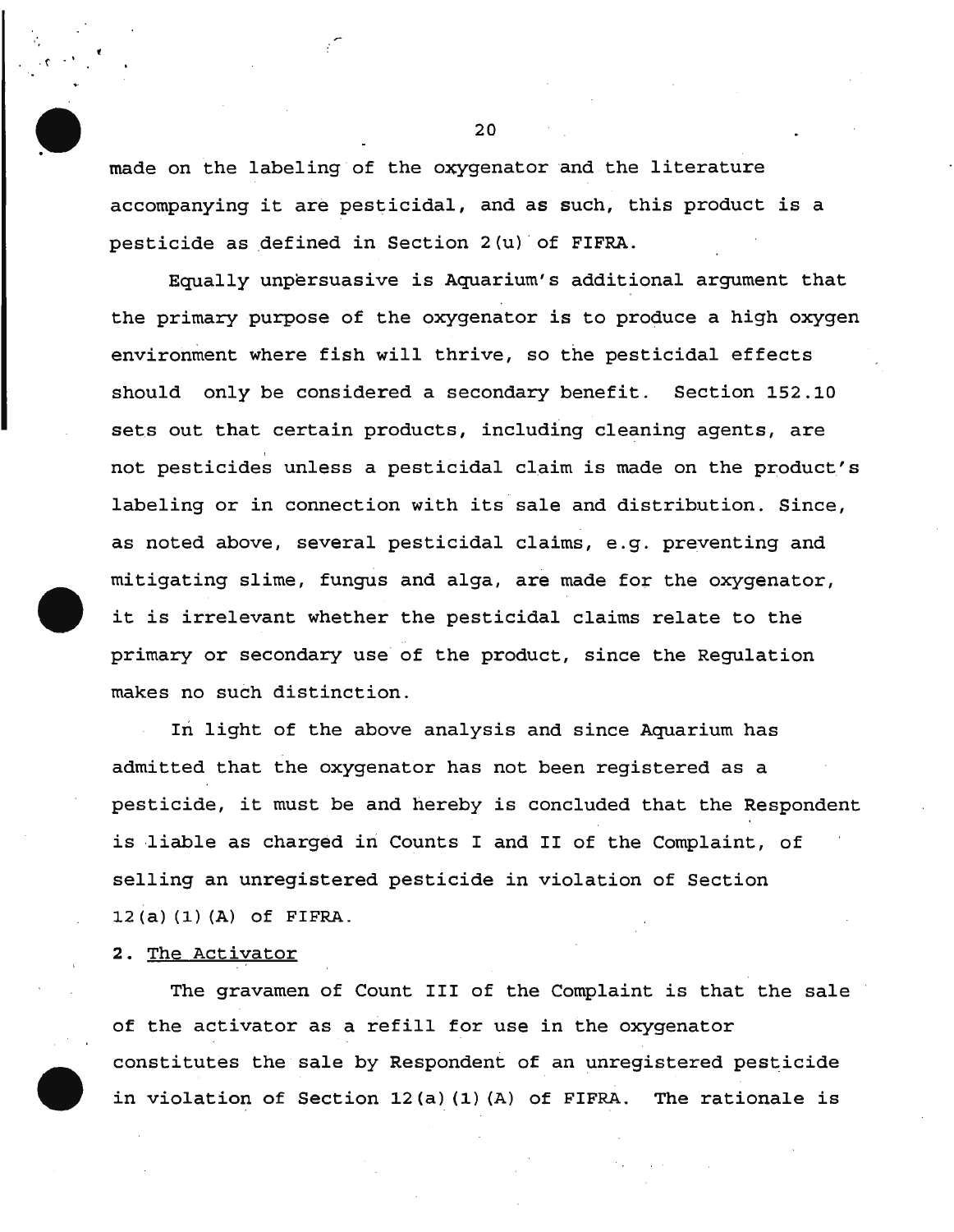that the activator is a pesticide since it is intended for use in the oxygenator, and all the above described pesticidal claims on the labeling and literature accompanying the oxygenator, also must be considered as applying to the activator. However, it is uncontroverted that the label on the activator bottle does not have any pesticidal claims and that there is no literature accompanying the activator when sold as a refill (see Comp. Ex. 8 and Tr. 329-30).

Complainant argues that the literature accompanying the oxygenator states that refills of the activator are available from a dealer or from Aquarium; that it also sets out that a customer should only use the Aquarium activator; and that the label on the activator itself states that it is only to be used with the oxygenator. Therefore, Complainant contends that the activator is intended to be used as part of the oxygenator, a pesticide product, and is also intended to be sold separately as a refill. Complainant asserts that the labeling on the oxygenator and the labeling on the activator, taken together, imply that the activator can be used for a pesticidal purpose and, therefore, the activator is a pesticide under Section 152.15 of the Regulations. (Comp. Init. Br., p. 14.)

However, the Respondent's positiop that the activator is part of the oxygenator as an active ingredient and should not be treated as a separate pesticide product, is better taken. There is no evidence that the activator by itself has any pesticidal effects, and it is uncontroverted that the pesticidal effects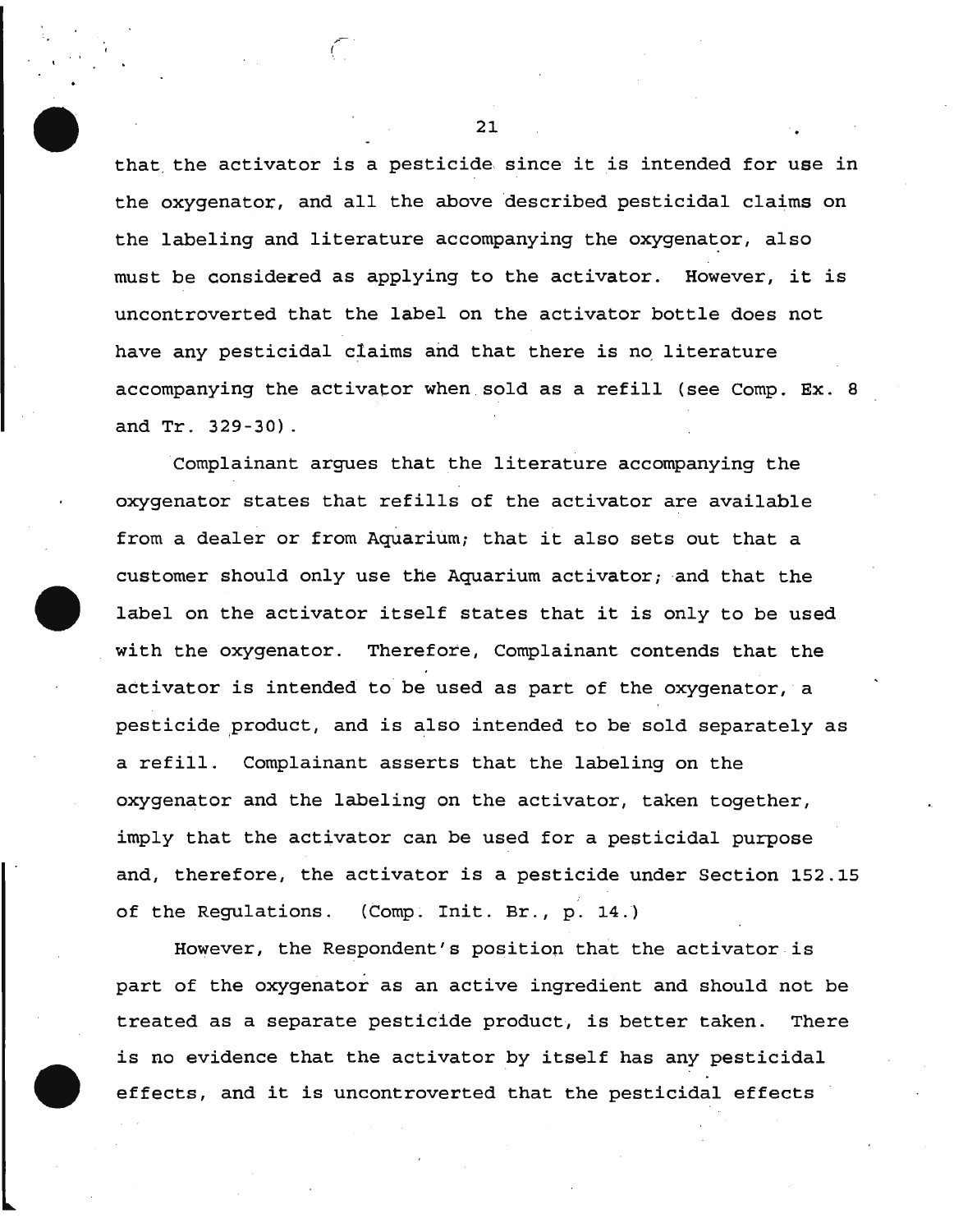result from the activator's use as part of the oxygenator. As a result, the activator by itself,  $i.$  e. as a refill, should not be considered as a pesticide. The activator is merely a part of and subsumed into the oxygenator, which is the pesticide. Since the activator has no shown independent pesticidal effect on its own and since all the pesticidal claims relate to the total product., that is, the oxygenator, the activator itself as a refill should not and will not be determined to be a pesticide. <sup>5</sup>

In view of the above holding, Aquarium is hereby determined to be not liable for the alleged violations in Counts III and VI of the Complaint. Since the activator as a refill is not a pesticide, the Respondent cannot be held liable for its sale as an unregistered pesticide as alleged in Count III nor can the Respondent be liable for its sale as a misbranded pesticide as claimed in Count'VI of the Complaint.

3. The Misbranding Violations Involving the Oxygenator

As seen from the statement of material facts, supra, the oxygenator label and accompanying literature do not contain an Agency establishment number as required by Section 2(q) (D) of FIFRA nor do they contain an ingredient statement showing the name and percentage of each active ingredient and the total percentage of all inert ingredients in the product, as required by Section  $2(q)(2)$  (A) of FIFRA. Therefore, both the California

22

(

''

<sup>5</sup> Further, even if the Complainant's position were adopted, for the reasons discussed <u>infra</u> relating to the oxygenator, a For the reasons discussed <u>finite</u> relating to the oxygenator, a alleged non-registered sale (Count III) and the alleged misbranded sale (Count VI) of the activator.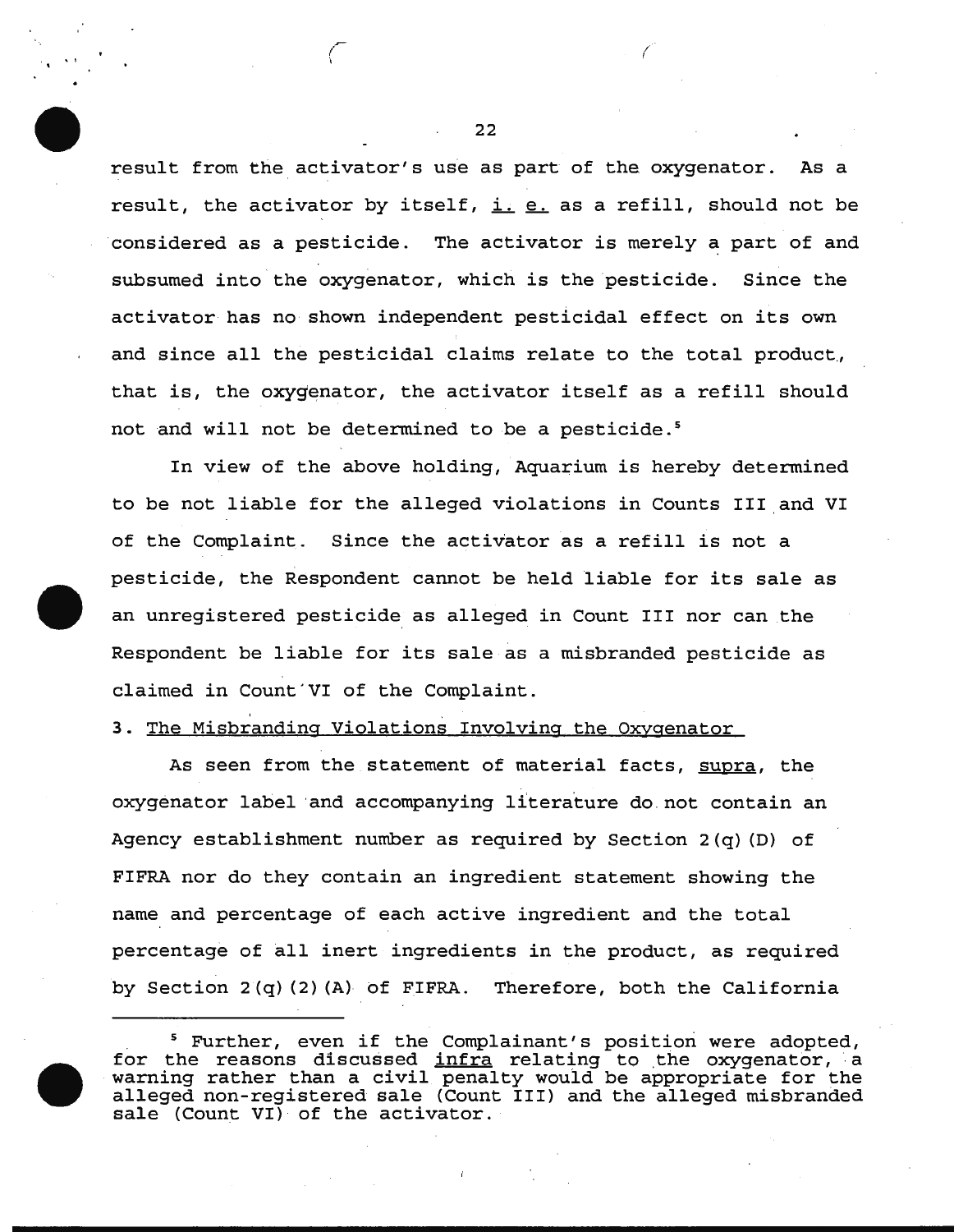and the Colorado sale of the oxygenator constitute the sale of a  $misbranded$  pesticide in violation of Section 12(a)(1)(E) of FIFRA. As a result, Aquarium is liable for the violations charged in Counts IV and V of the Complaint. <sup>6</sup>

Moreover, the Respondent's assertion that each sale involving a non-registration violation and a misbranding violation should be considered as a single violation, must be rejected. In each case both violations come from the same sale, but the violations do require different elements of proof and therefore can technically be brought as separate charges. This does, however, present an aspect of double-counting and piling on, a factor that will be taken into account in the assessing the penalty, infra.

### 4. Penalty Assessment

 $\cdot$   $\cdot$ 

Section 14(a) (4) of FIFRA directs that the following factors be taken into account when determining a penalty: the size of the business of the person charged; the effect on the person's ability to continue in business; and the gravity of the violation. Section  $14(a)$   $(4)$  also sets out that, if the violation occurred despite. the exercise of due care or did not cause

<sup>6</sup> Counts IV and V also contain allegations of misbranding since the label of the oxygenator did not have: 1) directions for<br>use as required by Section 2(q)(1)(F) of FIFRA; 2) a use use as required by Section  $2(q)$  (1) (F) of FIFRA; 2) classification required by Section  $2(q)$  (2) (B) of the Act; and 3) a pesticide registration number required by Section  $2(q)$  (2) (C) (iv) of FIFRA. These charges were not pursued by the Complainant on brief FIFRA. These charges were not pursued by the Complainant on brief<br>and, while it is clear that the latter two charges would apply given the evidence of record, they 'do not add materially to the gravity of the two misbranding violations and these further elements of misbranding do not warrant further comment in light of the position espoused by the Complainant in its briefing.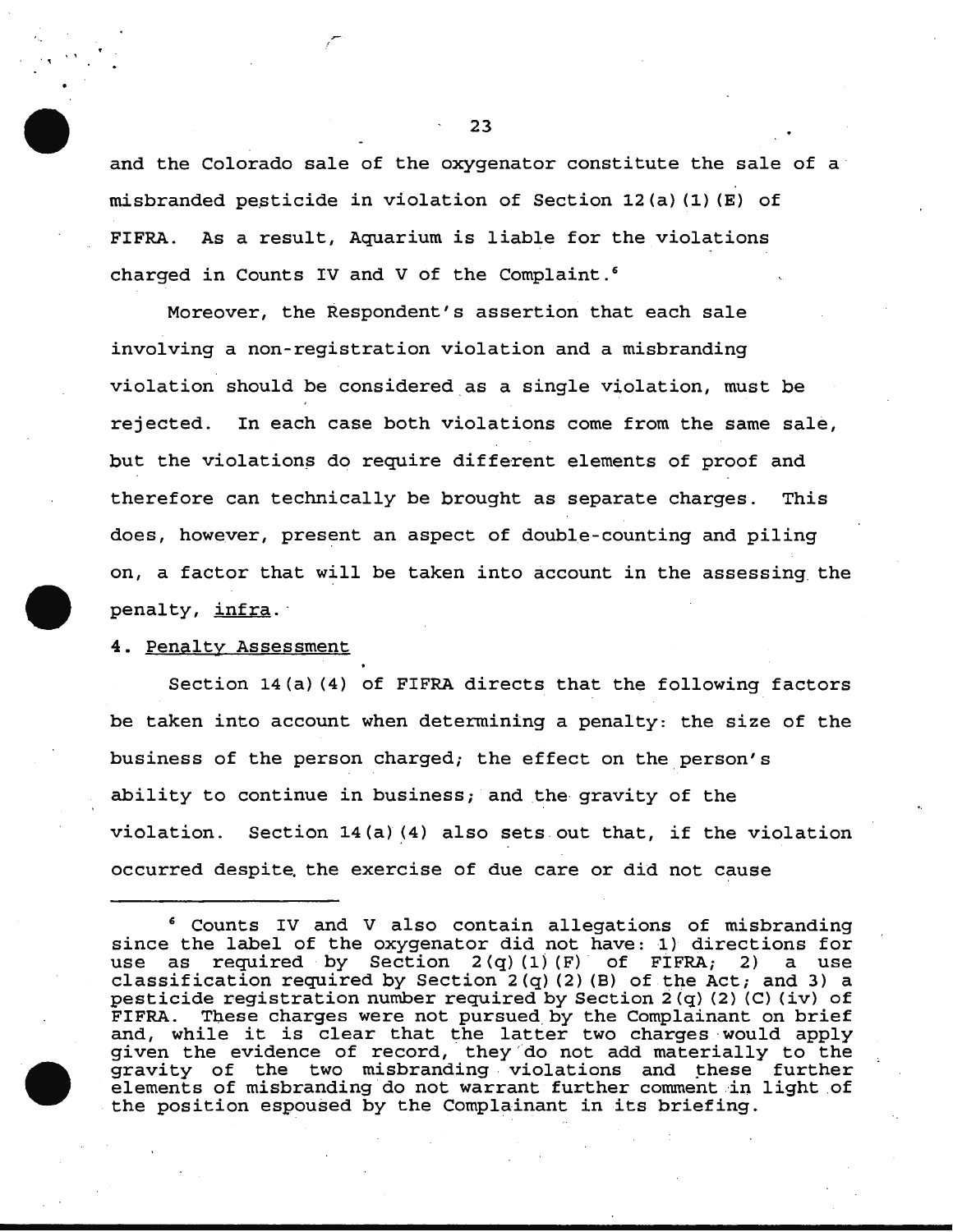significant harm to health or the environment, a warning may be issued in lieu of assessing a penalty. To implement this statutory responsibility, the Agency on July 2, 1990 issued the Penalty Policy. And, Section 22.27(b) of the Rules indicates· that the Penalty Policy should be considered in assessing any civil penalty. The Penalty Policy will, therefore, be employed to determine the appropriate action to be taken because of the four violations for which Aquarium has been held responsible.

Computation of the penalty amount under the Penalty Policy is a five stage process, which involves: (1) determination of the gravity. level of the violation; (2) determination of the size of the business category for the violator; (3) use of the civil penalty matrices to determine the dollar amount associated with the gravity level of the violation and the size of business category of the violator; (4) further gravity adjustments of the base penalty considering potential harm to human health and/or the environment, the compliance history of the violator, and the culpability of the violator; and (5) consideration of the effect that payment of the civil penalty will have on the violators ability to continue in business (Penalty Policy, p. 18).

Utilizing this process, the Complainant calculated a proposed penalty in this case of \$3,500.00 per violation for the six violations alleged in the Complaint. In this regard, the Complainant's assessment was mainly accurate, with certain exceptions. Further, since Aquarium has been held not to be responsible for the violations alleged in Counts III and VI, only

24

'·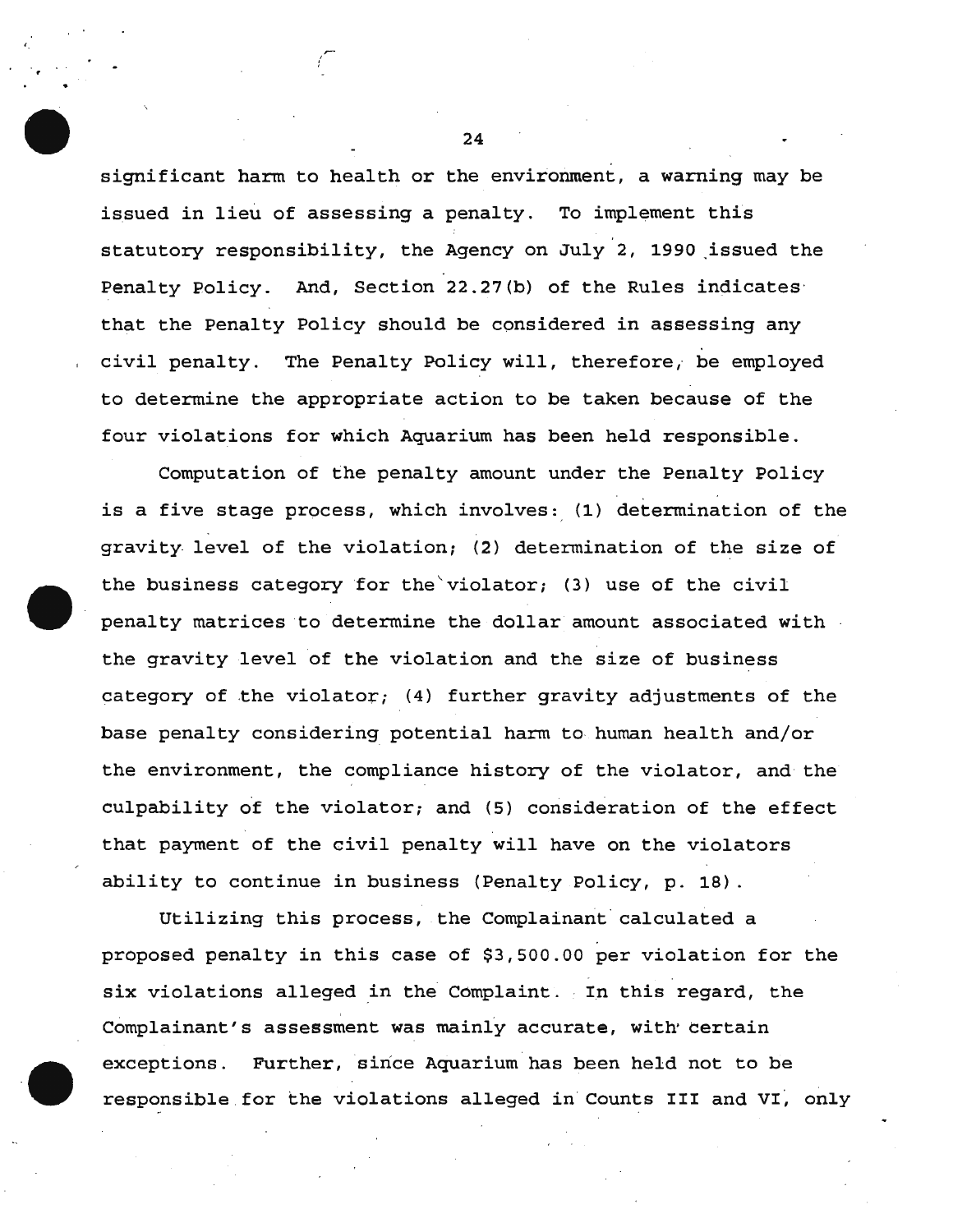the remaining four Counts must be evaluated using the methodology set out in the Penalty Policy. In addition, no issue was raised regarding the effect of a penalty on Aquarium's ability to continue in business, so that factor need not be discussed.

Counts I and II, the two sales of a non-registered pesticide, involve violations of Section 12(a) (1) (A) of FIFRA, while Counts IV and V, the misbranding charges, entail violations of Section 12 (a) (1) (E) of the Act. The Penalty Policy indicates that a Section 12·(a) (1) (A) violation for sale of an unregistered pesticide should receive a gravity level of 2 (Penalty Policy, Appendix A, p. A-1). For a violation of Section 12(a)(1)(E), a sale of a pesticide misbranded because the label did not have a proper registration number or a proper ingredient statement, the Penalty Policy sets out that the gravity level to be assessed is 4  $(*id* . at A-2)$ .

-The second element in the calculation is the size of Respondent's business, which is determined from Respondent's gross revenues from all sources during the prior calendar year. Since a review of Respondent's Dunn and Bradstreet (dated May 31, 1990) report indicates that Aquarium's revenues exceeded \$1 million, Category I is appropriate for this factor. (Id. at C-1, Table 2.)

Next, utilizing. the Penalty Policy matrix for FIFRA Section 14(a) (1) for Counts I and II, a Gravity Level 2 and a Category I Business Size produce a base penalty figure of \$5,000.00. For Counts IV and V, a Gravity Level of 4 and a Category I Business

25

\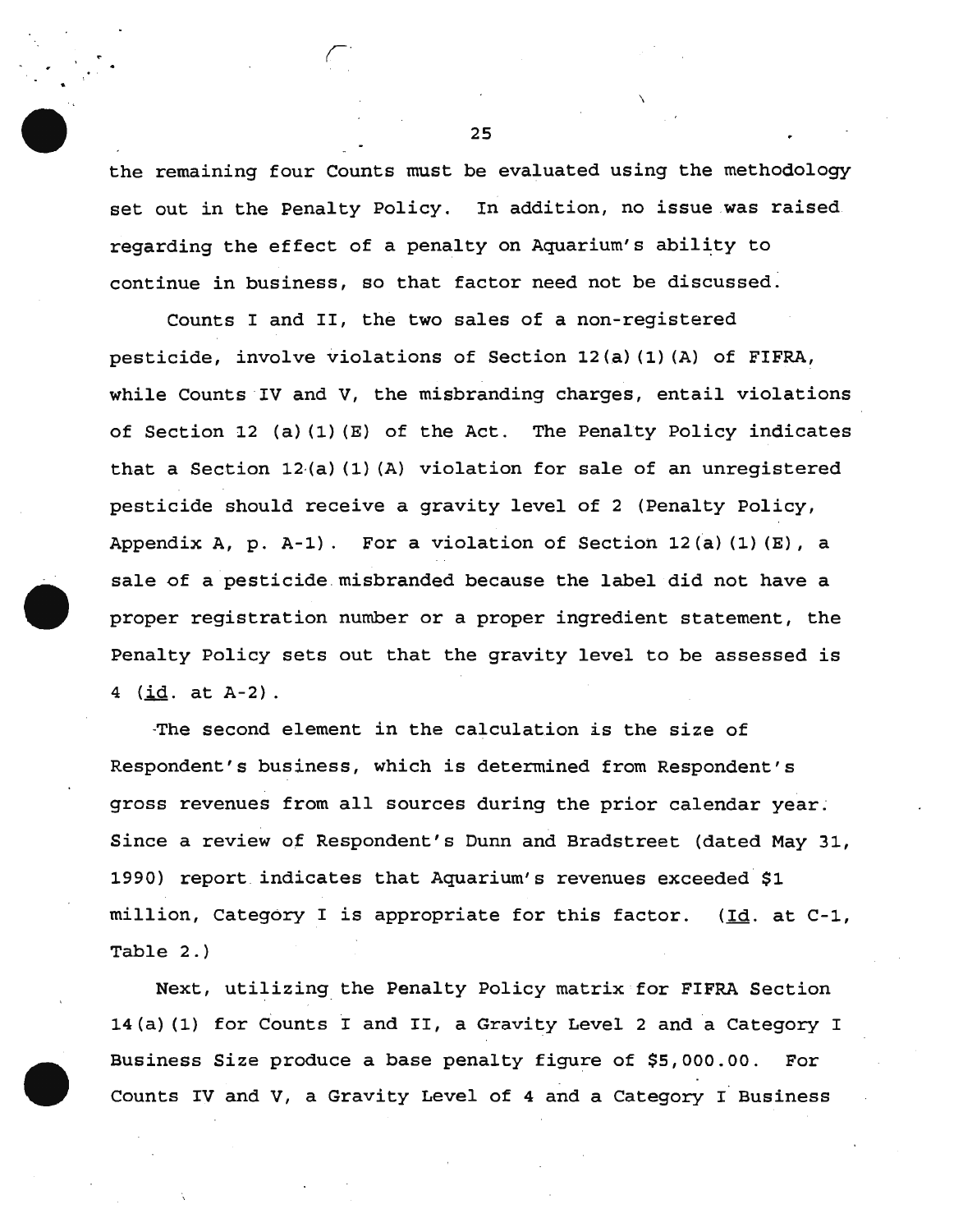Size produce a base penalty figure of \$3,000.00. (Id. at 19.)

\_,.-

After determining the base penalty figures, the Penalty Policy requires consideration of five gravity adjustment factors: (1) pesticide toxicity; (2) harm to human health; (3) harm to the environment; (4) the compliance history of violator; and (5) the culpability of the violator (id. at 21). The values assigned to these gravity adjustment factors are set out in Appendix B of the Penalty Policy, and they can be applied to the facts of this proceeding.

For the first factor, pesticide toxicity, a value of 1 should be assigned. since the oxygenator has no known chronic effects. As to the second and third factors, harm to human health and environmental harm, respectively, they also are each assigned a value of 1, since the oxygenator poses only minor potential or actual harm to human health and the environment, and any such harm is not serious or widespread. (Id. at B-1.) The fourth factor, compliance history, must be assigned a value of 0, since Aquarium has no prior FIFRA violations (id. at B-2).

The fifth gravity adjustment factor relates to the culpability of the violator  $(i_d)$ . On this gravity adjustment factor, the Complainant's analysis must be rejected. Complainant first assessed a value of 4 for this factor based upon a determination that the· Respondent committed a knowing or willful violation of the statute or had knowledge of the general hazardousness of the action. At the hearing, Complainant changed the value of this factor to 2, stating that the violation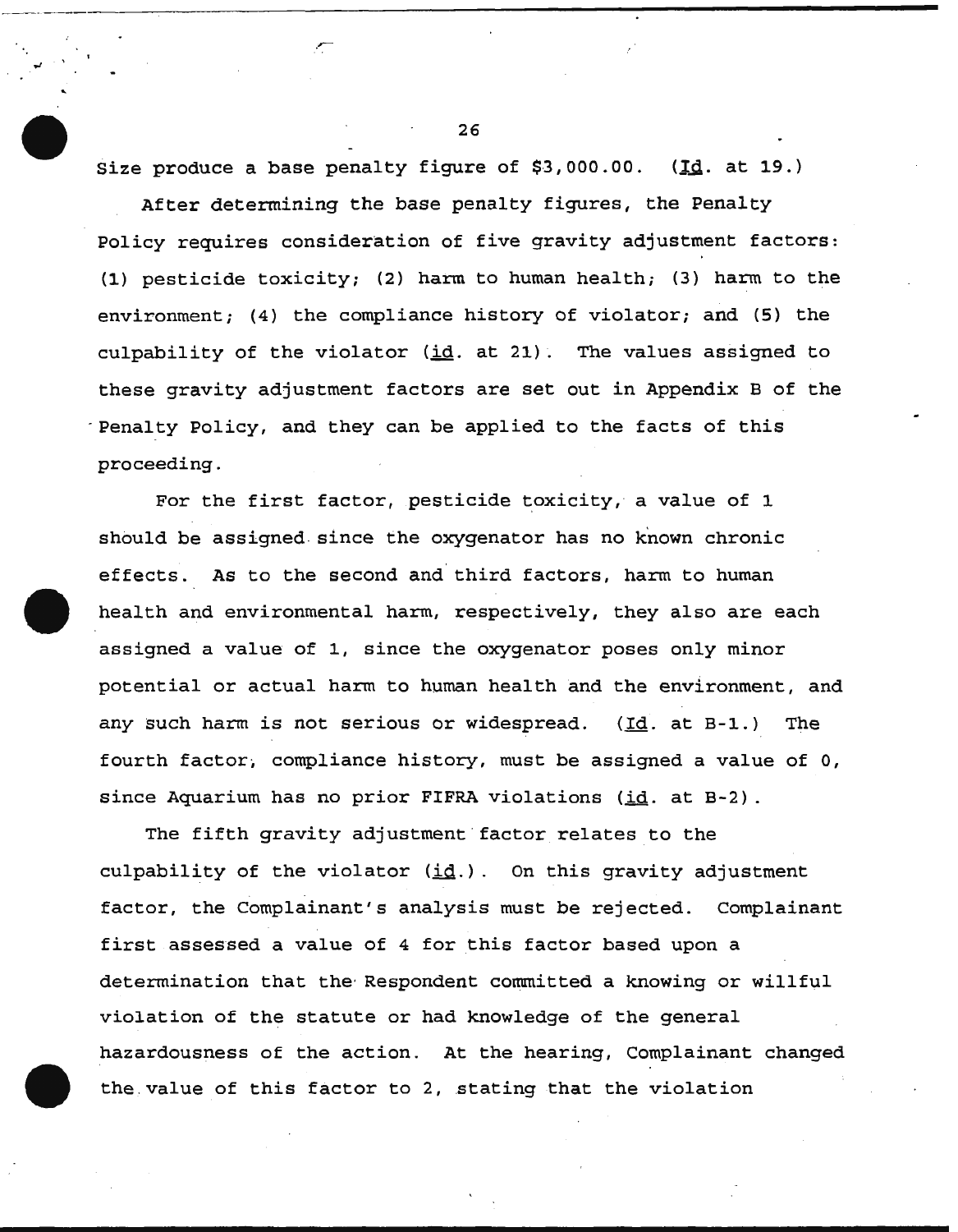resulted from negligence. However, a review of the evidence in this case shows that the correct value for this factor should be 0~ This was not a knowing or willful violation of FIFRA and did not result from negligence. The Respondent effectively argues that it should not have known that the oxygenator would be. considered a pesticide by the Agency. It is uncontroverted that the main purpose of the oxygenator is to promote a desirable fish and plant environment in an aquarium, since the effects on pests are incidental and indirect. Because of this, Respondent correctly asserts that, given Aquarium's size and limited involvement with FIFRA, it cannot reasonably be faulted for being unaware of the EPA position that a few incidental pesticide claims on the labeling of a product sold primarily for nonpesticidal purposes would render the product a pesticide under FIFRA.

Further, Aquarium offered to institute steps immediately to correct the problem at the time of the inspection. Specifically, Respondent volunteered at the inspection to change the labeling of its products to conform to all FIFRA requirements, but was instructed to do nothing until they heard back from EPA (Tr. 310- 13). Moreover, the Respondent fully cooperated with the Agency and removed the pesticidal claims from the oxygenator (Tr. 313- 16; Resp. Ex. 6). Therefore, the correct value for the culpability adjustment factor is 0 (Penalty Policy, Appendix B, p.B-2).

In view of the above analysis, the total points assigned to

 $27$  . The contract of  $\mathcal{L}$ 

•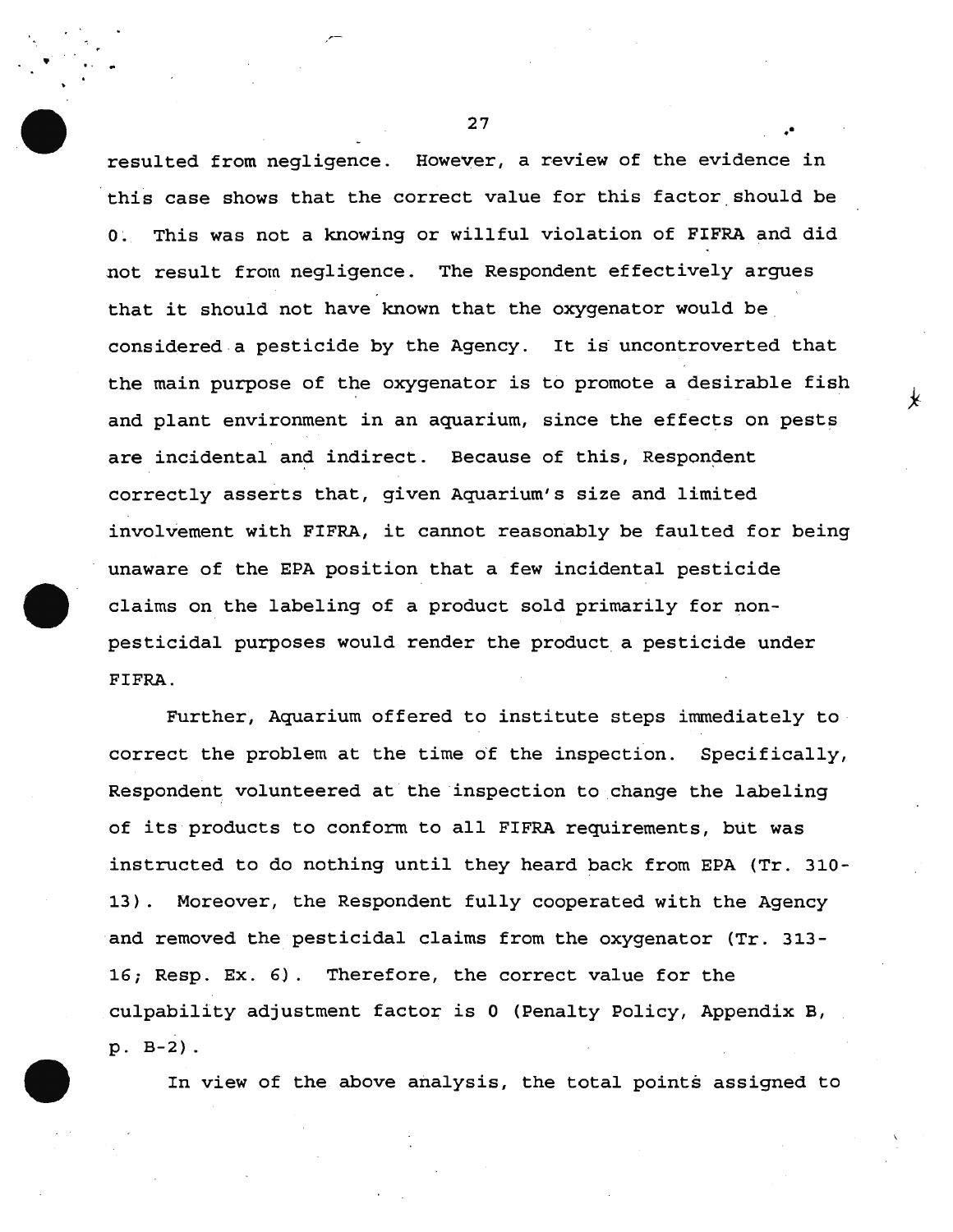the five gravity adjustment factors is 3. The Penalty Policy, page 21 provides that the next step is to determine the enforcement remedy by applying the total gravity adjustment value points to Table 3 on page 22 of the Penalty Policy. Table 3 sets out that, for 3 or below gravity value adjustment points, ' the enforcement remedy should either be no action; a notice of warning; or a SO% reduction of matrix value. Table 3 further indicates that a 50% reduction of matrix value is recommended where multiple count violations exist, as they do in the present proceeding. This latter remedy would result in a \$4,000 total civil penalty being assessed against Aquarium.

However, when the equity factors of this case are taken into account, the Presiding Judge is not going to follow the recommendation in Table 3 that a 50% reduction of matrix value be assessed because of the multiple violations. While the Penalty Policy guidelines must be considered under Section 22.27(b) of the Rules, they are not binding and may be deviated from if proper reasons are given. In the present case, there are ample reasons to issue a warning rather than assess a monetary penalty.

First, as noted above, Aquarium was understandably unaware that the oxygenator would be considered a pesticide and was fully cooperative in taking remedial action on a reasonable basis. In addition, the Respondent correctly points out that the sales of the unregistered oxygenator involved in Counts I and II and the misbranded sales cited in Counts IV and V, could have been considered as a single violation. Moreover, the charges in

28

•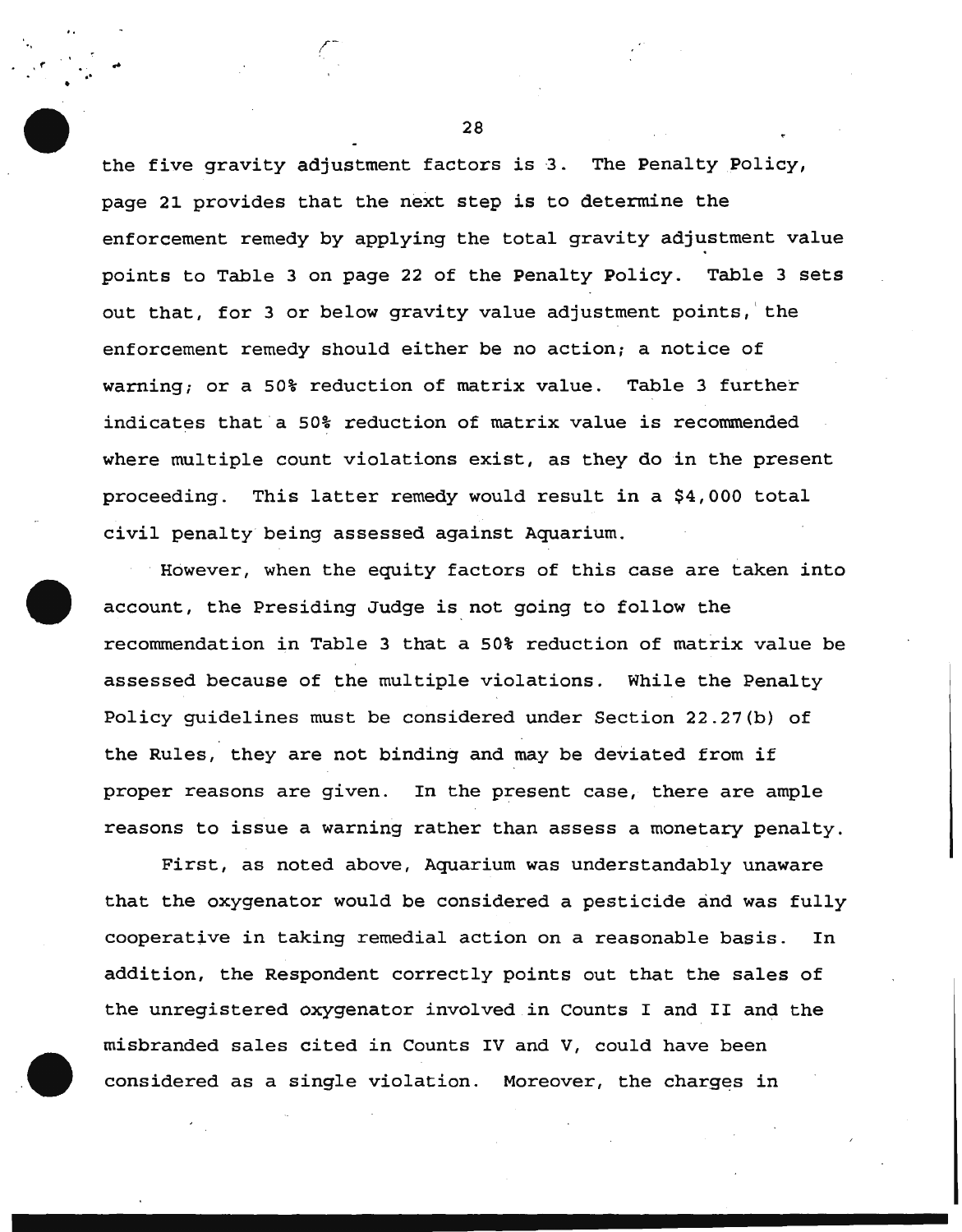Counts IV and V stem from the same sales in Counts I and II, and the misbranding inevitably occurred since Aquarium in good faith was unaware that the oxygenator would be considered a pesticide. As mentioned previously, Counts IV and V could almost be deemed as double counting or piling on charges, particularly given the good faith and cooperativeness of the Respondent.

Further, the Act itself provides for the issuance of a warning in circumstances such as are present in this case. Section  $14(a)$  (4) of FIFRA sets out that a warning may be issued in lieu of a penalty where the violation occurred despite the exercise of due care or did not cause significant harm to health or the environment. There is no evidence of record that Aquarium did not exercise due care in selling the oxygenator nor is there evidence of any harm to health or the environment. Since both of these statutory criteria have been met, it is warranted to issue a warning herein, in.lieu of a civil penalty.

29

.,  $\mathbb{R}$  • .. - <sup>r</sup>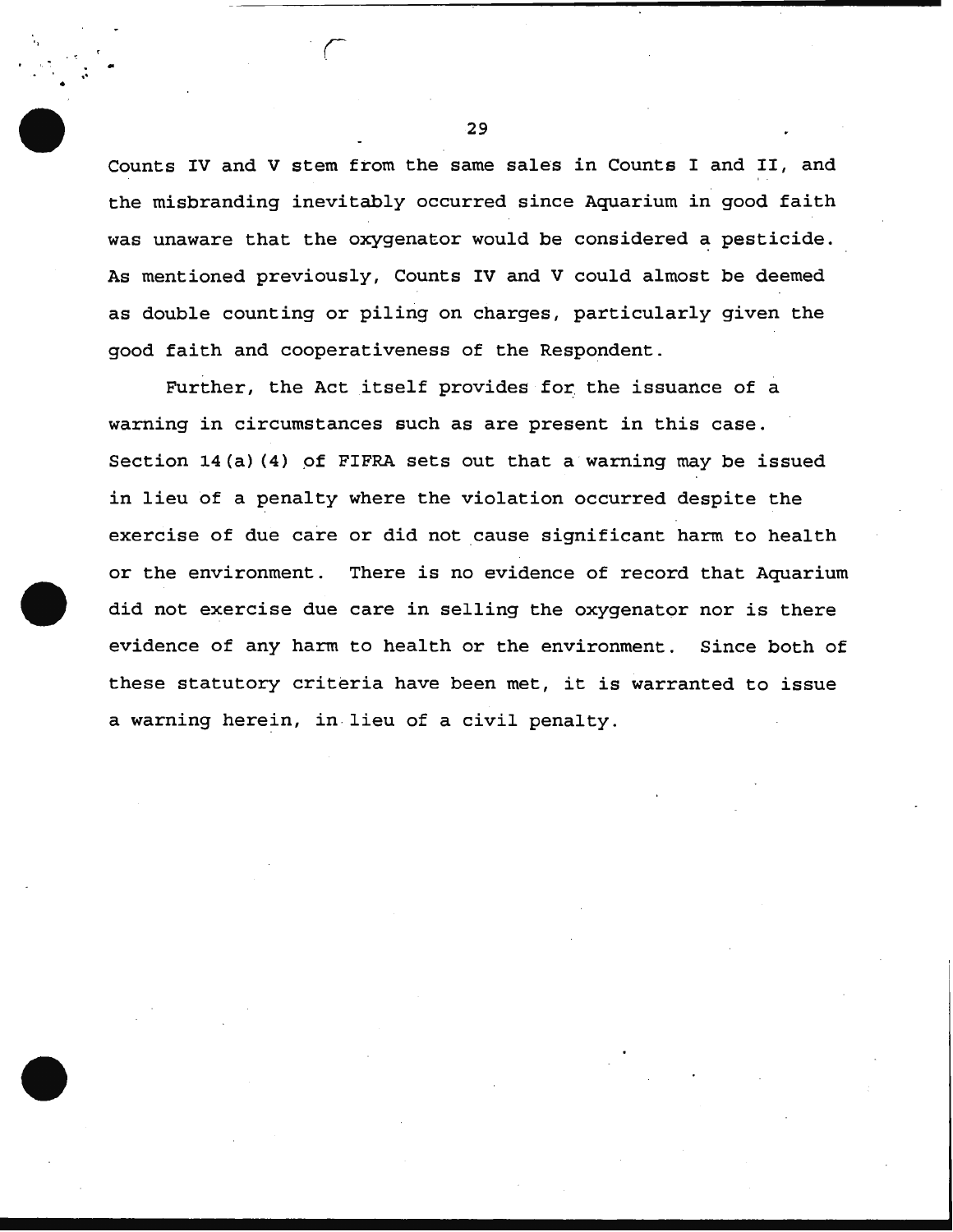# $V.$  ORDER<sup>7</sup>

Pursuant to Section 14(a) (4) of FIFRA, a warning is hereby issued to Respondent, Aquarium Products, Inc., that the four violations for which it has been held liable in this decision, constitute violations of the Federal Insecticide Fungicide and Rodenticide Act (FIFRA), 7 U.S.C. §§ 136 et seq. Respondent is advised that civil penalties may be imposed under applicable provisions of Federal law for any future violation(s) of FIFRA or other Federal statutes.

future violation(s) of FIFRA or<br>
1. Ann March 1997<br>
Daniel M. Head

Daniel M. Head Administrative Law Judge

Dated: June 30. 1995 Washington, D.C.

, . <sup>~</sup>...

 $\mathcal{L}$  respectively.  $\sum_{i=1}^{n}$ 

 $7$  Under Section 22.30(a) the Rules, 40 C.F.R. § 22.30(a), the parties may file with the Environmental Appeals Board (EAB) a notice of appeal of this initial decision and an appellate brief within 20 days after service of this initial decision on the within 20 days after service of this "initial decision on the<br>parties. This initial decision shall become the final order of the EAB unless an appeal is taken by the parties or unless the EAB EAB unless an appeal is taken by the parties or unless the EAB<br>elects, <u>sua sponte,</u> to review the initial decision pursuant to Section 22.30(b) of the Rules. After any appeal or sua sponte review, the order of the EAB shall be the final order in this proceeding.